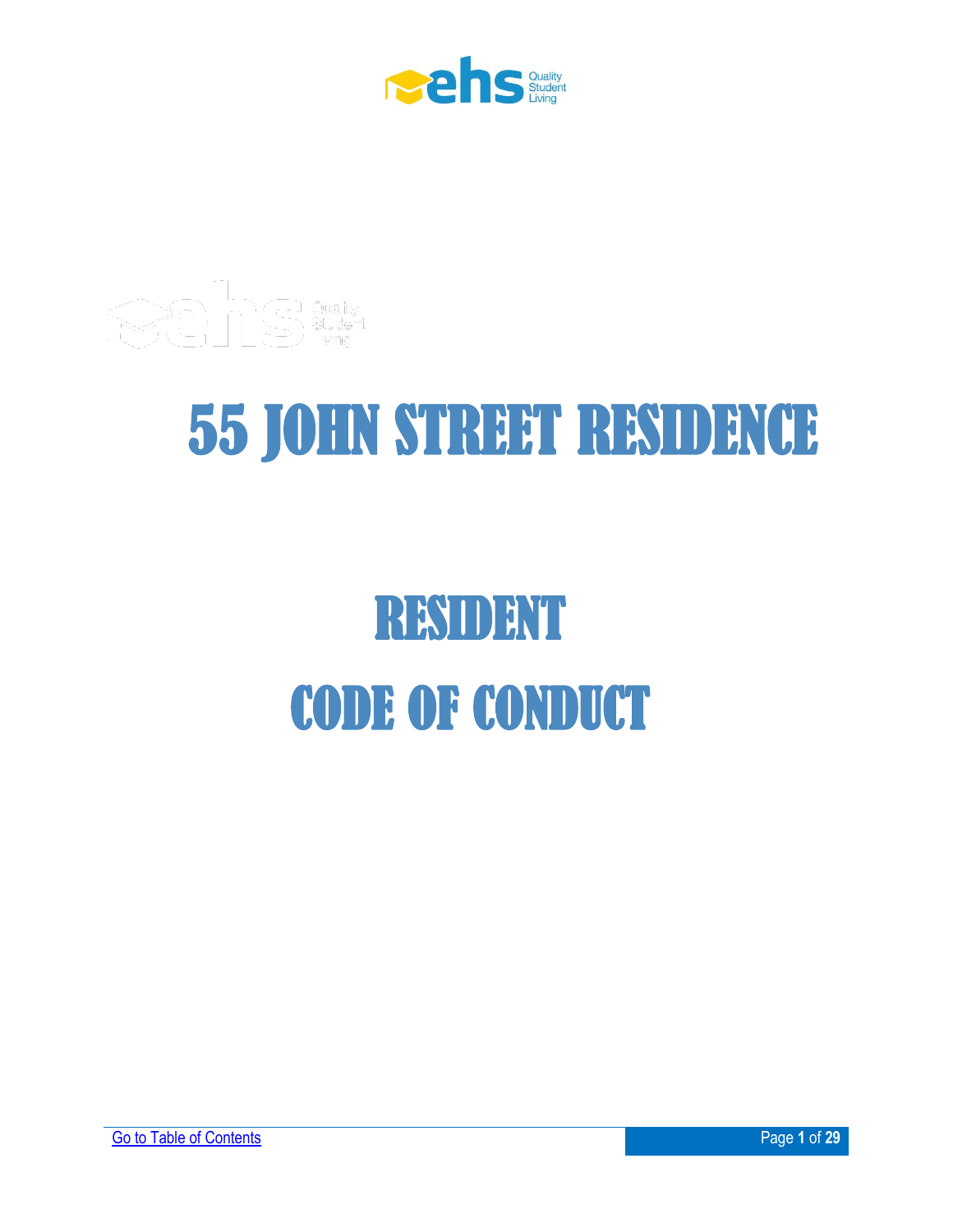

## **TABLE OF CONTENTS**

Click on any section you would like to read about

<span id="page-1-0"></span>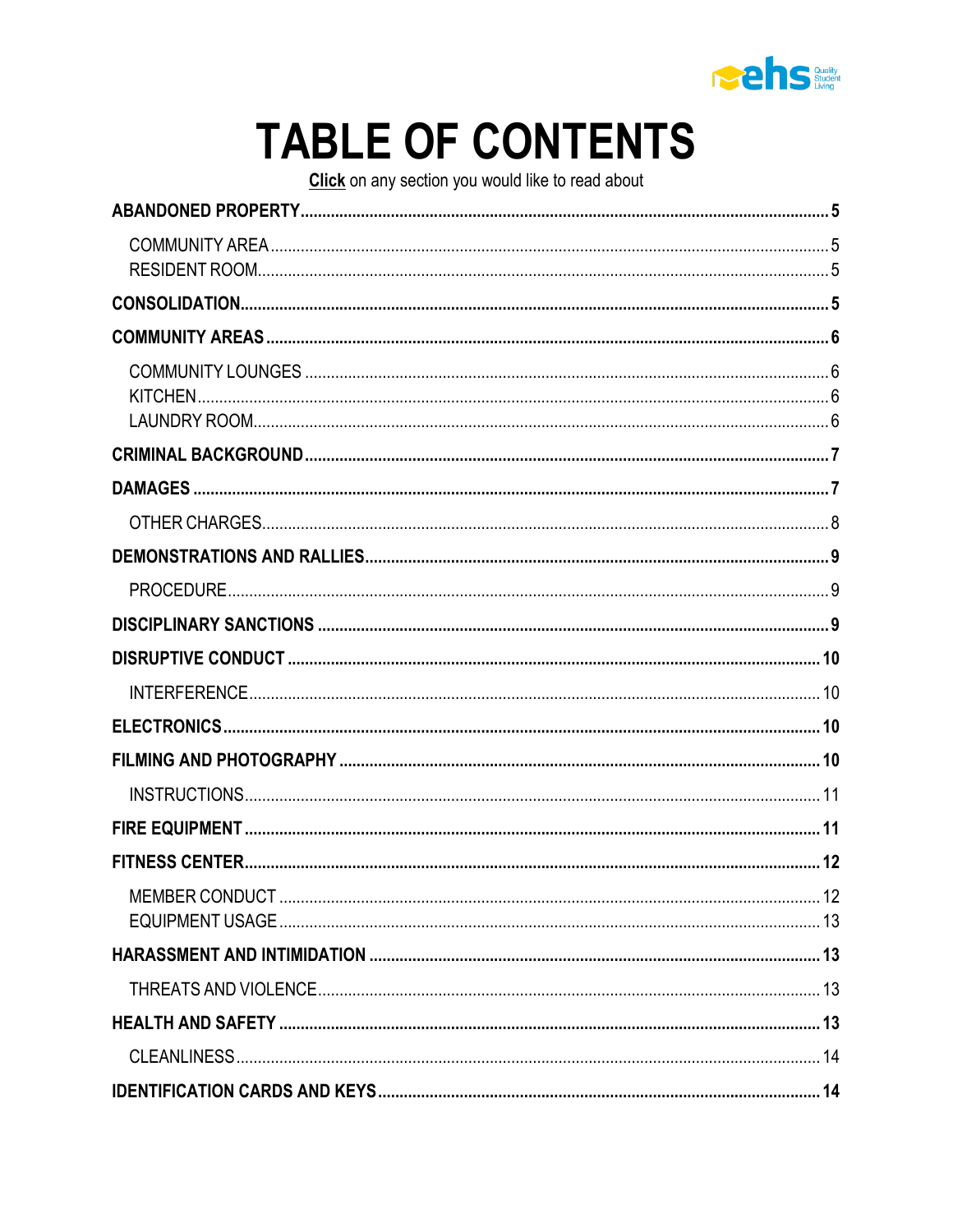

| RIGHTS AND RESPONSIBIL ITIES | 21 |
|------------------------------|----|
|                              |    |
|                              |    |
|                              |    |
|                              |    |
|                              |    |
|                              |    |
|                              |    |
|                              |    |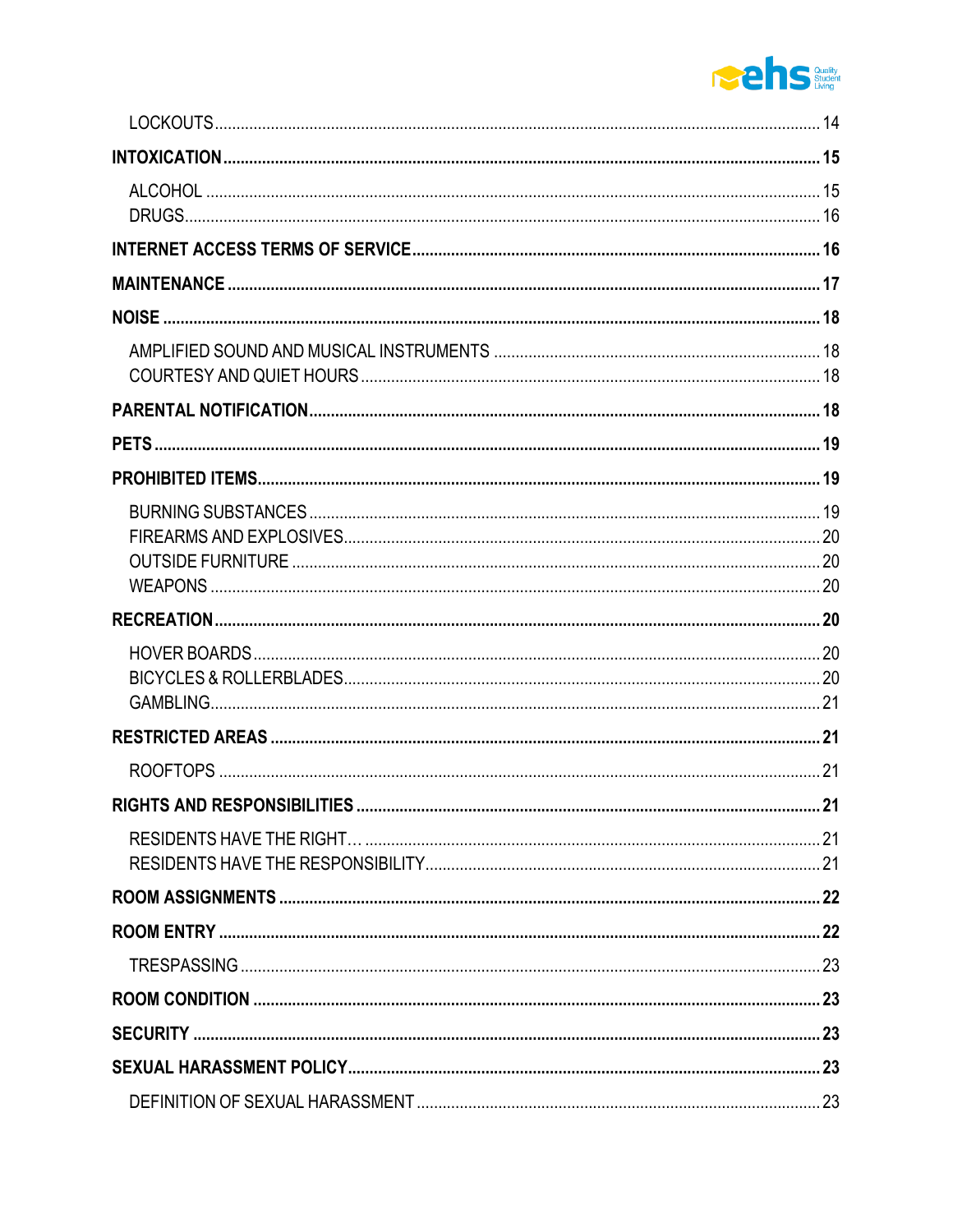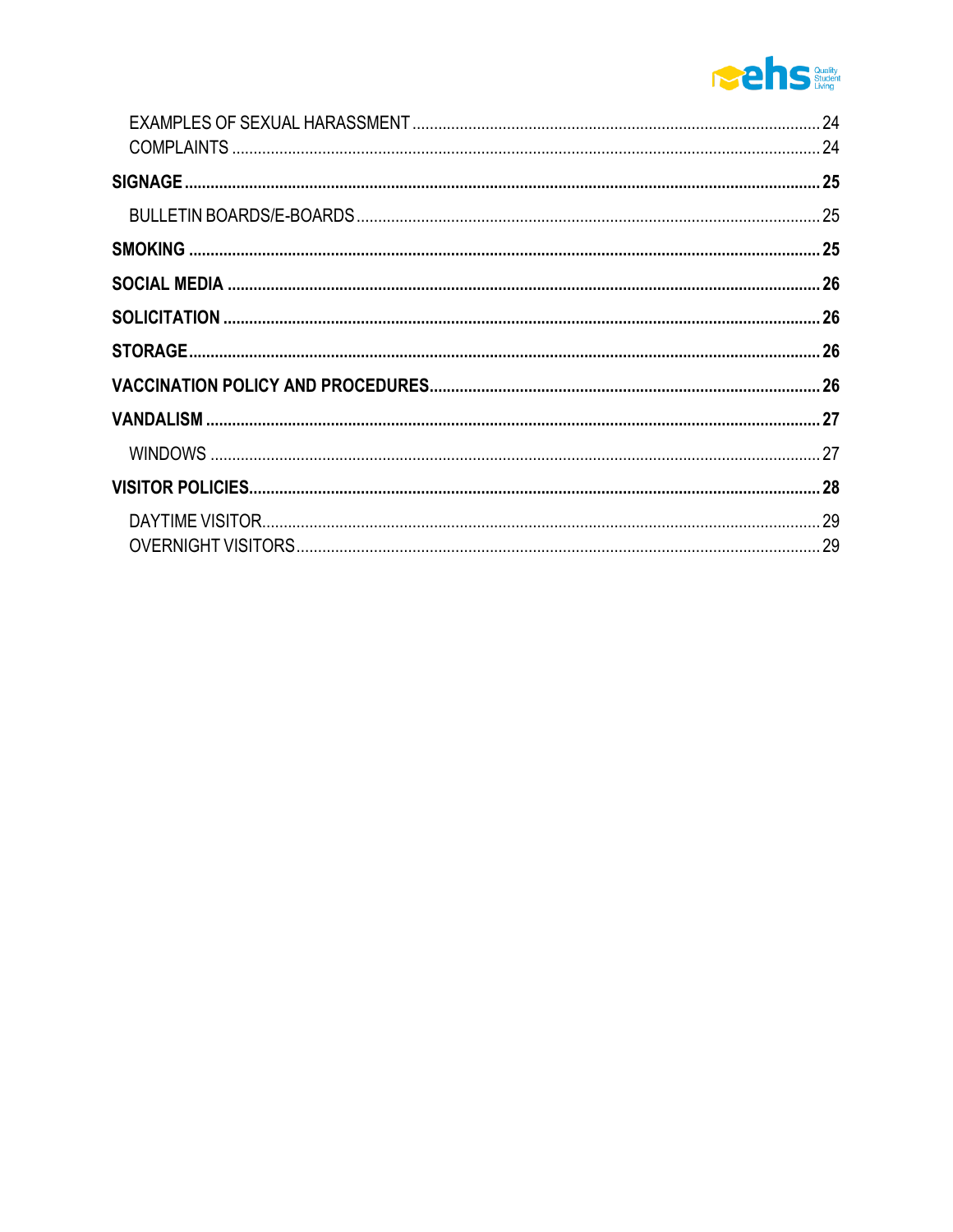## **POLICIES**

s a resident at Educational Housing Services, you are a guest in our home, and we expect you to act responsibly and appropriately at all times. There are a few important policies that you need to be aware of and abide by to make our community a more pleasant experience for you and everyone s a resident at Educational Housing Services, you are a guest in our home, and we expect you to act responsibly and appropriately at all times. There are a few important policies that you need to be aware of and abide by t Guide or not, will result in the appropriate [disciplinary sanction](#page-8-3) by EHS, your school, and possibly the legal authorities.

Living in a community involves learning to use new freedoms wisely and adjusting to a new environment where rules which may be different than ones you are accustomed. Most residents will make this adjustment without difficulty. A few residents are unable or unwilling to do so, and their behavior may interfere with the environment.

<span id="page-4-4"></span>It is the responsibility of all our residents to become familiar with the policies in this guide and comply with them. Residents that do not comply with the EHS policies stated in this Code of Conduct Guide and [License Agreement](https://assets.ctfassets.net/vne2flhojsyj/7B90IrgIfAo8Y6ZKxTZp6I/81dfcc1a780b3cc31bca32c0bca05a52/Official_John_Street.pdf) will face disciplinary sanctions. These sanctions might vary depending on the severity of the violation and are treated on a case-by-case scenario.

### <span id="page-4-0"></span> **ABANDONED PROPERTY**

#### <span id="page-4-1"></span>**COMMUNITY AREA**

Residents are encouraged to keep personal items secure in their rooms. Public areas of the residences (including lounges, community bathrooms, hallways, etc.) are not intended for storage of personal belongings. Items found that are left behind in public space given to security or an EHS staff member will be placed in a "Lost and Found" area for seven days. After this period, these items will be considered abandoned and will be discarded. If an item is left behind and taken by another individual, EHS will attempt to recover the item; however, EHS is not financially responsible for the item if it cannot be recovered.

#### <span id="page-4-2"></span>**RESIDENT ROOM**

If a resident vacates an assigned space and leaves personal possessions whether intentionally or unintentionally, these items will be considered abandoned property. All items left behind will be removed, recycled or donated. EHS is not responsible for any items left in the rooms/residence and will not be responsible for the replacement or compensation of abandoned property.

### <span id="page-4-3"></span> **CONSOLIDATION**

Please remember that the double/triple occupancy rooms are intended for two/three residents respectively. When a vacancy becomes available in a shared space, another roommate or roommates will be found immediately. If you are in a shared unit that has a vacancy, or if you are scheduled to vacate, please be aware that we may show your unit to prospective residents. You will be emailed or telephoned first and if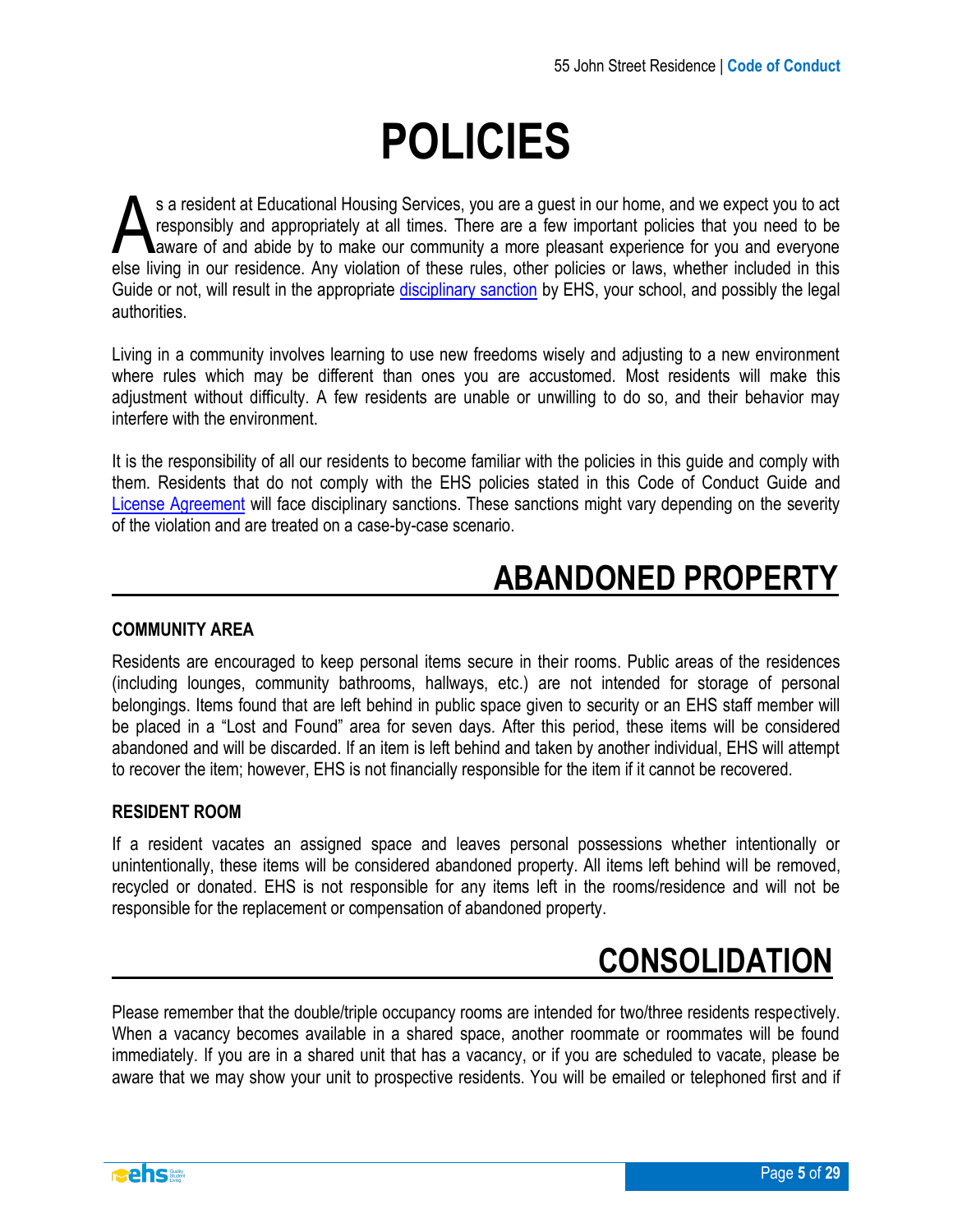there is no answer we will knock on your door before entering. You are permitted to only occupy your side of the room at all times.

Please do not allow visitors to sleep or settle into the unoccupied space/area, as we may have a new arrival. We will make every effort to give you at least 24-hour notice prior to your roommate's arrival.

### <span id="page-5-0"></span> **COMMUNITY AREAS**

#### <span id="page-5-1"></span>**COMMUNITY LOUNGES**

There are a couple comfortable community lounges open to residents and meant for gathering, studying, and relaxing. All residents using these spaces must follow the below rules:

- Be respectful of others and mindful that this is community space.
- Be courteous during organized events.
- All activities held in common areas must have a person that oversees the event/activity.
- During events, recreational activities are prohibited such as: video games, loud music, and loud conversations as it may be disruptive to the event.
- No tampering with the displayed artwork/decorations or televisions.
- Furniture must be utilized appropriately and cannot be moved from its original location.
- Please dress appropriately, wear shoes, shirts and pants/shorts/skirts at all times.
- Be responsible for your own personal items, should you leave something behind please read the following policy: [Abandoned property policy.](#page-4-4)
- Clean up after yourself before leaving the lounge so everyone can enjoy a clean environment.
- No sleeping in public places (including furniture, floor, kitchen).
- Public spaces are under 24-hour surveillance.

#### <span id="page-5-2"></span>**KITCHEN**

A community kitchen is provided for resident's use on the 18th floor of the John Street Residence. Keep in mind that operational hours are limited please check posted signs for accurate hours. We ask that all residents abide by the simple rules below so everyone can enjoy the space:

- Clean up after yourself.
- Do not sit on countertops, sinks or stovetop.
- Dispose of your trash in proper bins.
- Rinse out the sink and do not clog it by removing food from drain.
- Do not place any items near the stovetop.
- Be attentive to your cooking/food. Do not leave the kitchen while your food is cooking.

#### <span id="page-5-3"></span>**LAUNDRY ROOM**

Please be mindful of your laundry. If you choose to leave it behind, make sure you know how long it takes to do a wash/dry. If you leave your laundry too long in a machine, someone may choose to move it for you. If you leave it unattended, EHS nor the Landlord are responsible for items damaged, stolen or removed. After 48 hours, the staff will discard any [items left unattended.](#page-4-4) If you are found guilty of damaging property

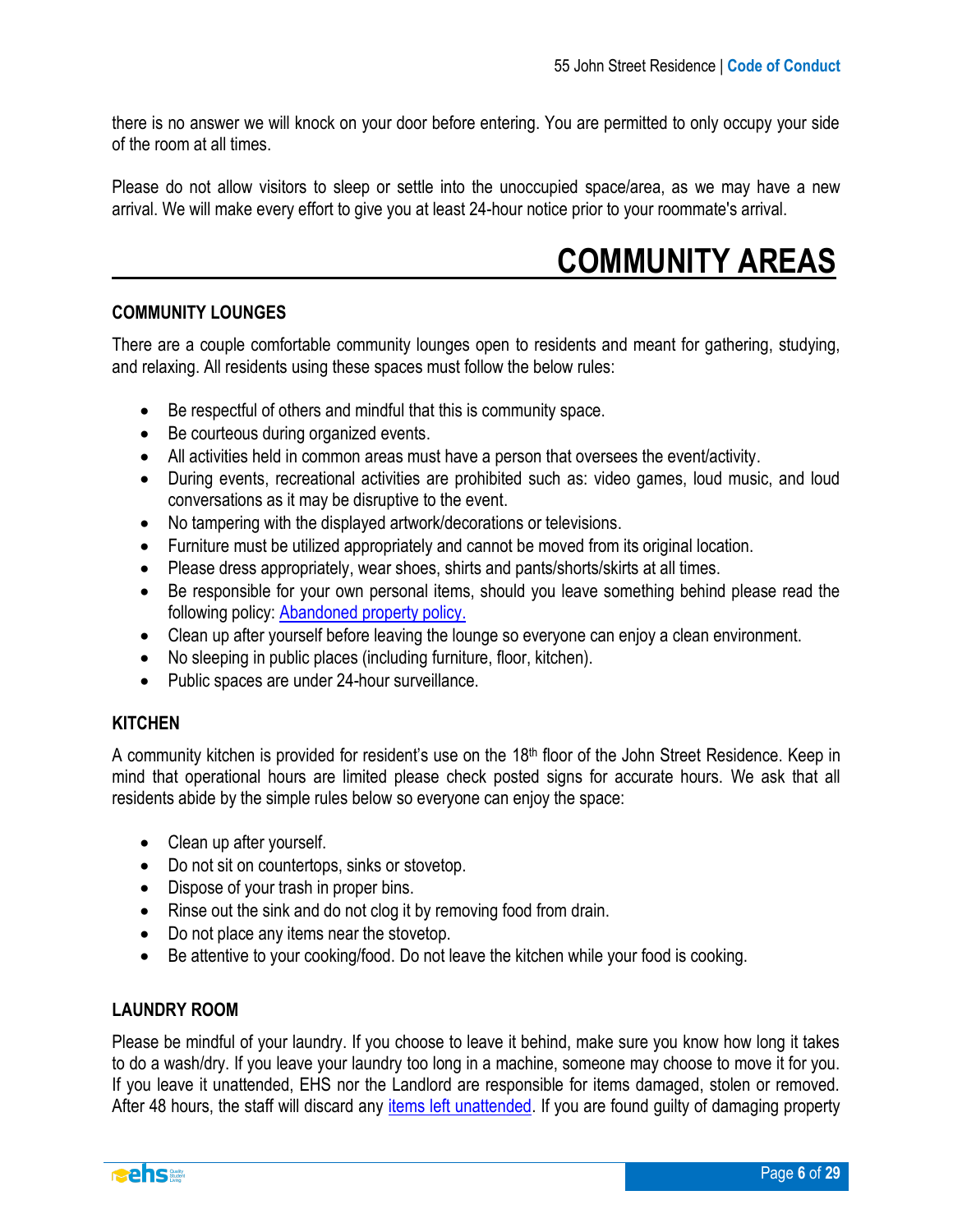and/or stealing you will be held financially and legally responsible and may even face removal from the residence. Please remember you are on camera.

### <span id="page-6-0"></span> **CRIMINAL BACKGROUND**

Educational Housing Services does not permit persons who are required to register as sex offenders or major offenders under the laws of any state or nation to reside in any EHS residence. Any person requesting to live in EHS housing must disclose any such registration requirement. Failure to disclose will result in involuntary removal from EHS housing and forfeiture of any deposit or fees paid for housing.

EHS reserves the right on a case-by-case basis to deny the request of any person to reside in EHS housing or to involuntarily remove any person already admitted to EHS housing due to the conviction of any felony or misdemeanor offense which, in the judgment of the EHS, indicates that the person who has been convicted of such an offense has the potential to disrupt the normal functioning of EHS housing, engage in conduct that may endanger the health or safety of any person residing in EHS housing, including self, or otherwise negatively impact the residential community.

The decision of whether or not to deny the request for EHS housing or remove any person already admitted to EHS housing and the seriousness of the felony or misdemeanor offense or educational institution disciplinary infraction upon which such decision is based is at the sole discretion of the College and is not subject to appeal.

### <span id="page-6-1"></span> **DAMAGES**

If your room has sustained damage beyond the usual wear and tear, the cost of the repairs will be charged to you at the time of check-out or during your stay. Below is a list of charges for items within your room. Just because an item and charge is listed here, does not mean that you have that item in your room. You are, however, responsible for all items that are applicable to your room and residence.

| <b>DESCRIPTION</b>            | <b>CHARGE</b>                    |
|-------------------------------|----------------------------------|
| Air Conditioner Knob          | \$20.00                          |
| Air Conditioner Unit          | \$150.00                         |
| <b>Bathroom Door</b>          | \$500.00                         |
| <b>Bathroom Door Saddle</b>   | \$150.00                         |
| <b>Bed</b>                    | \$250.00                         |
| Blinds (per blind)            | \$100.00                         |
| <b>Cable Box</b>              | \$100.00                         |
| Cable/Fittings                | \$10.00 per fitting, plus repair |
| Chair                         | \$125.00                         |
| Data Modem                    | \$100.00                         |
| <b>Desk</b>                   | \$300.00                         |
| Door Defacement (inside/out)  | \$150.00                         |
| <b>Electronic Key Lockset</b> | \$400.00                         |

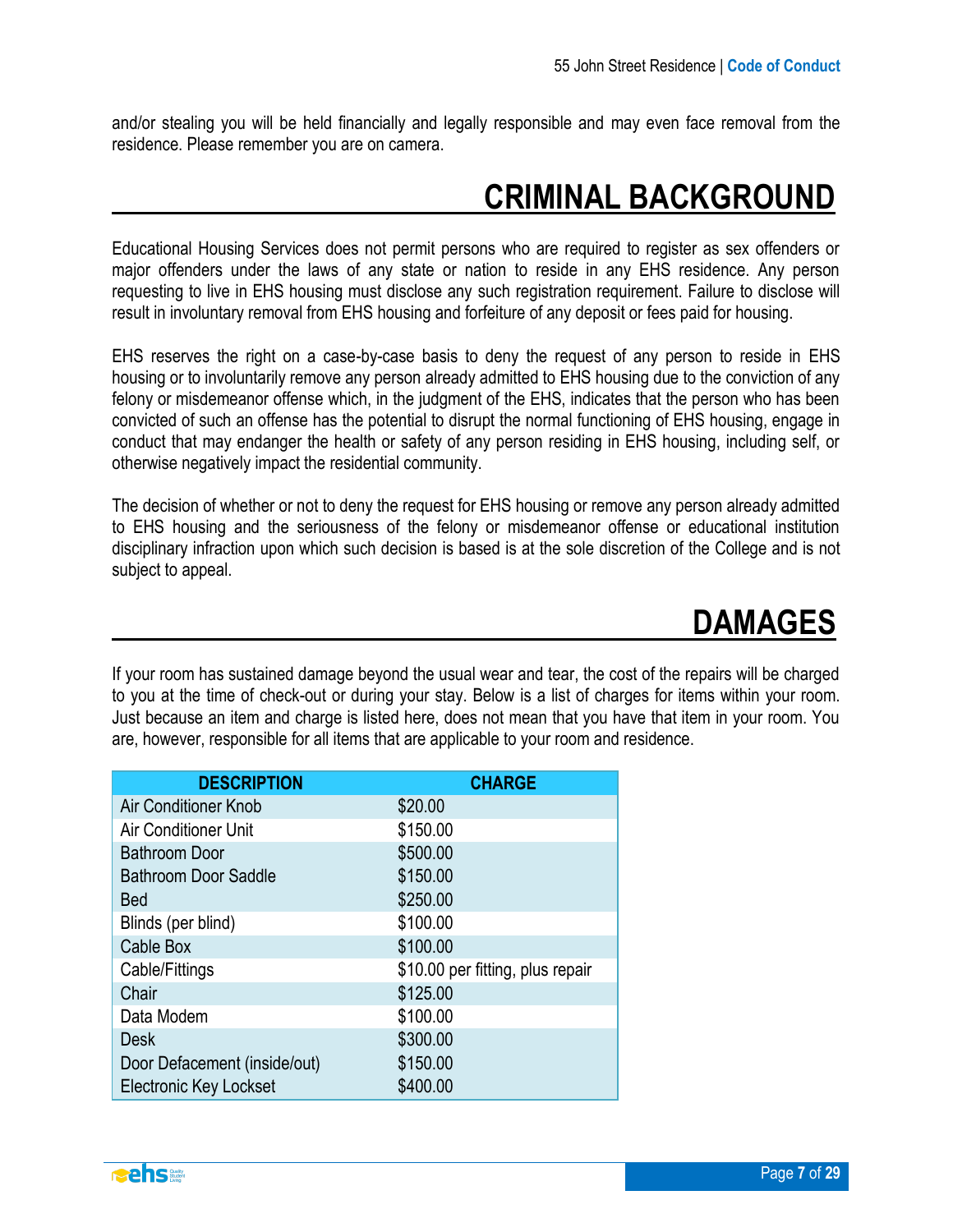| Fire Evacuation Sign               | \$50.00           |
|------------------------------------|-------------------|
| <b>Fire Safety Notice</b>          | \$40.00           |
| Floor Lamp                         | \$30.00           |
| <b>Light Fixtures</b>              | \$150.00          |
| <b>Mattress</b>                    | \$150.00          |
| <b>Medicine Cabinet</b>            | \$250.00          |
| <b>Medicine Cabinet Shelves</b>    | \$25.00 per shelf |
| Microwave                          | \$150.00          |
| Microwave Plate                    | \$50.00           |
| Paint/Repair One Wall              | \$100.00          |
| Painting (Full Room)               | \$350.00          |
| Refrigerator                       | \$400.00          |
| Refrigerator Shelving              | \$75.00           |
| <b>Remote Control</b>              | \$25.00           |
| <b>Room Lighting Fixtures</b>      | \$150.00          |
| Room Sign                          | \$75.00           |
| <b>Shower Fixtures</b>             | \$350.00          |
| <b>Shower Rod</b>                  | \$25.00           |
| Smoke Detector Device/CO2          | \$150.00          |
| Telephone/Internet Jack            | \$100.00          |
| Television                         | \$400.00          |
| <b>Television Mount</b>            | \$100.00          |
| <b>Toilet</b>                      | \$250.00          |
| <b>Toilet Paper Roll Dispenser</b> | \$25.00           |
| <b>Toilet Seat Cover</b>           | \$25.00           |
| <b>Toilet Tank Cover</b>           | \$100.00          |
| <b>Towel Rod</b>                   | \$25.00           |
| <b>Window Stoppers</b>             | \$150.00          |
| Window/Glass replacement           | Cost invoiced     |

#### <span id="page-7-0"></span>**OTHER CHARGES**

| <b>DESCRIPTION</b>       | <b>CHARGE</b> |
|--------------------------|---------------|
| Mailbox Key              | \$10.00       |
| Photo ID                 | \$20.00       |
| Improper Checkout fee    | \$150.00      |
| Unauthorized Appliance   | \$100.00      |
| <b>Cleaning Fee</b>      | \$100.00      |
| <b>Bulk Item Removal</b> | \$100.00      |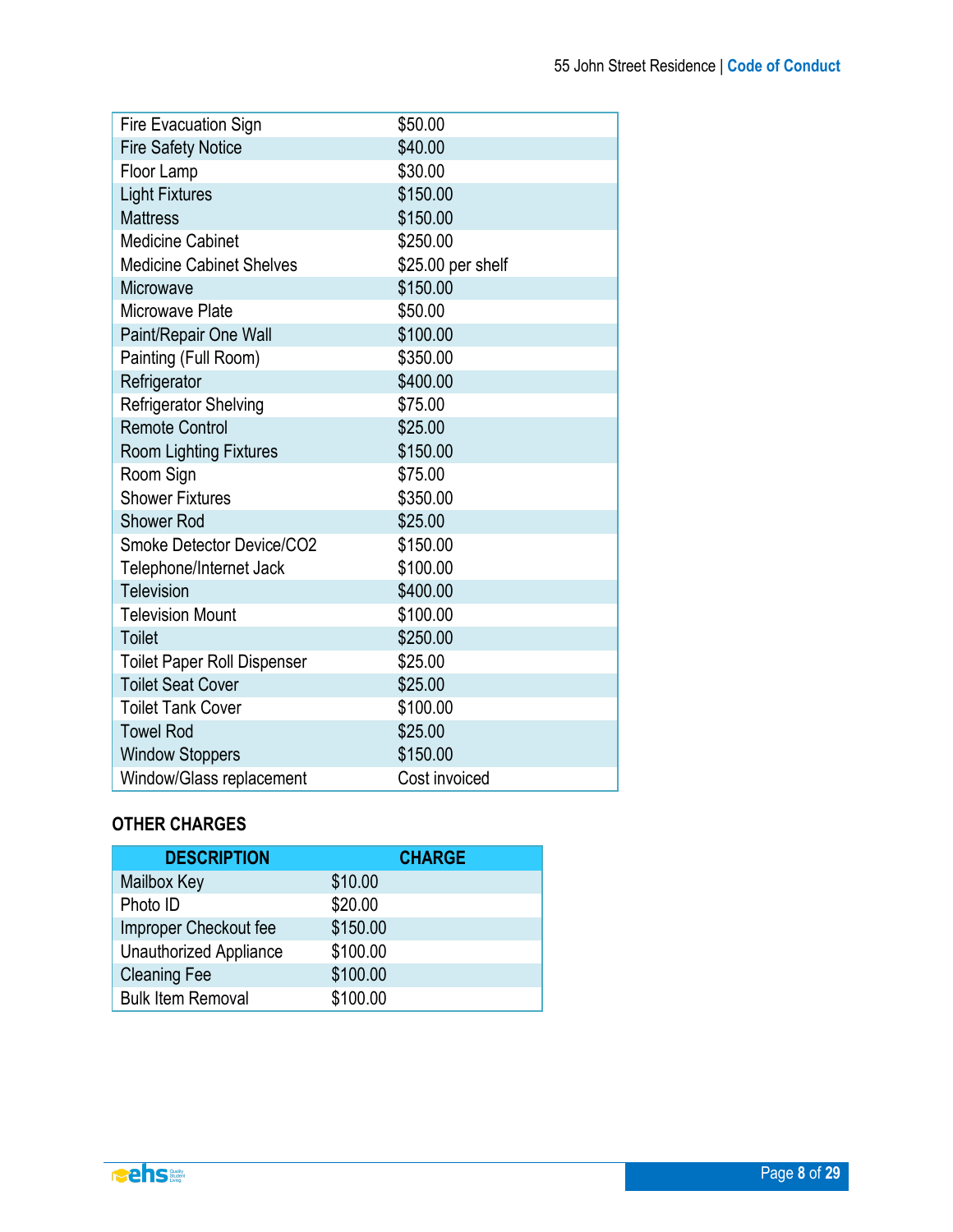### <span id="page-8-0"></span> **DEMONSTRATIONS AND RALLIES**

Educational Housing Services believes that members or groups within the EHS community have the right to express their views on a particular issue or cause. Demonstration and rallies, however, should not interfere with the operation of the residence or the institutions it serves. EHS has an obligation to protect the safety and welfare of its residents, staff, and surrounding community. Therefore, demonstrations and rallies must be nonviolent and considerate of the rights of all members of the EHS community. Demonstrations, rallies, and distribution of materials are permissible in properly designated areas, provided the following procedures are complied with:

#### <span id="page-8-1"></span>**PROCEDURE**

- Members of the EHS community (residences and staff) must seek approval to use EHS-designated property and/or facilities for staging a demonstration or rally.
- Advance notice of a demonstration or rally and the expected number of participants as well as what actions the participants intend to take must be submitted in writing by completing the Demonstrations and Rallies form. This form can be requested by emailing [StudentLife@studenthousing.org.](mailto:StudentLife@studenthousing.org) This form will be reviewed by the Senior Vice President of Student Life.
- Once approval is granted for a demonstration/rally, individuals organizing the event are responsible for ensuring that it is conducted in a responsible manner.
- In order to preserve an atmosphere in which a free exchange of ideas may flourish, it is necessary that standards of behavior be maintained to ensure the safety of all members of the EHS community and the unimpeded operation of the company. Hence, EHS reserves the right to take steps to address inappropriate conduct.
- The location of a demonstration/rally will be clearly defined by the Senior Vice President of Student Life. Participants of a demonstration/rally may not block access to the residence facilities. EHS reserves the right to cordon off these specific sites.
- Educational Housing Services reserves the right to notify the local police in advance of a demonstration/rally. The police may be on call to prevent any infraction of local laws.
- If the demonstration is to be held on the street, the New York Police must be notified, and a permit must be secured depending on size of demonstration.
- Only EHS residents may participate.

<span id="page-8-3"></span>**Note:** Failure to comply with the above guidelines constitutes a breach of agreement and may lead to the cancellation of any demonstration/rally.

### <span id="page-8-2"></span> **DISCIPLINARY SANCTIONS**

Residents can expect fairness from the EHS staff in addressing alleged violations of the Residence Policies and terms. Failure to comply with the terms of a sanction will be considered further violation and may result in additional, extended and more severe sanctions.

Below are sample actions that a resident can be sanctioned when violating any EHS policy or procedure. Keep in mind that your school/company might have additional Disciplinary sanctions.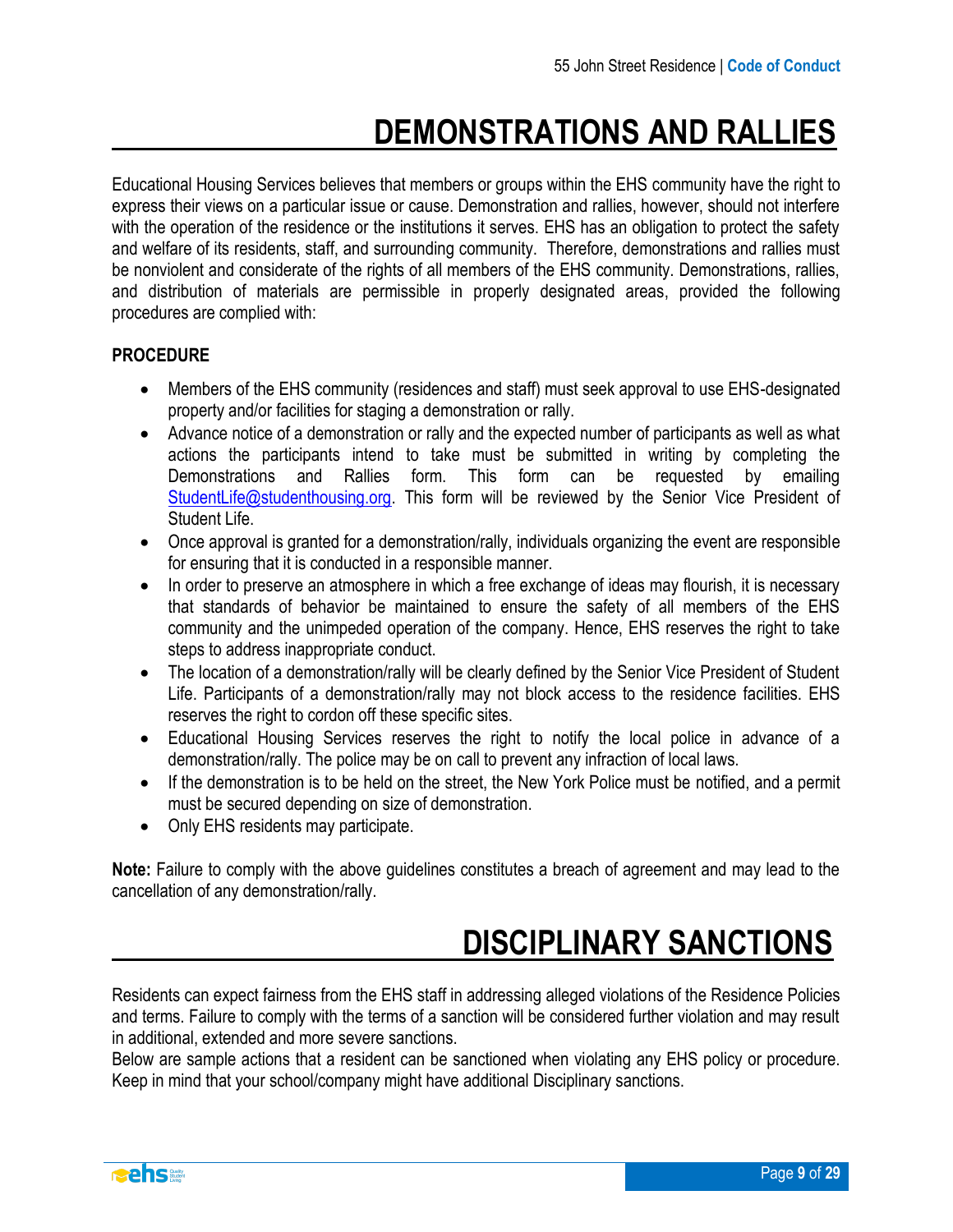#### **Sanctions may include, but are not limited to:**

- Written Warning
- Disciplinary Fines
- Educational Projects
- Community Service
- Referral for Substance Abuse Evaluation, Education and/or Treatment
- Referral for Personal Counseling
- Restitution for Damages
- Disciplinary Probation
- Required Room or Building Reassignment
- Loss of Visitor Privileges
- Probation
- Suspension from the Residence
- Expulsion from the Residence without a refund
- Referral to Public Law Enforcement Agencies
- Parental Notification

### <span id="page-9-0"></span> **DISRUPTIVE CONDUCT**

Disorderly, disruptive or aggressive behavior that interferes with the general comfort, safety or welfare of a person or group is prohibited. Interference with the freedom of another person or group to move about in a lawful manner is prohibited. No resident shall create a condition that endangers or threatens the safety or well-being of himself/herself or others—this is includes EHS staff members, security guards and building staff.

#### <span id="page-9-1"></span>**INTERFERENCE**

No resident shall intentionally or recklessly interfere with an Educational Housing Services Staff member or other college officials exercising her/his assigned duties.

### <span id="page-9-2"></span> **ELECTRONICS**

Educational Housing Services is not responsible for any personal electronic equipment, including computers, brought into the residence. All residents should connect their electrical/electronic equipment, including computers, to power surge protective devices to minimize potential damage to their personal property. For information about prohibited items please click here

### <span id="page-9-3"></span> **FILMING AND PHOTOGRAPHY**

An individual's right to privacy is important in a residence hall community setting. Educational Housing Services expects residents and their visitors to respect the reasonable expectations of privacy of other individuals within the community. Residents and their guests are not permitted to make or attempt to make an audio or video recording of private, nonpublic conversations, informal gatherings, and/or meetings without the knowledge and consent of all participants subject to such recordings. This includes, but is not

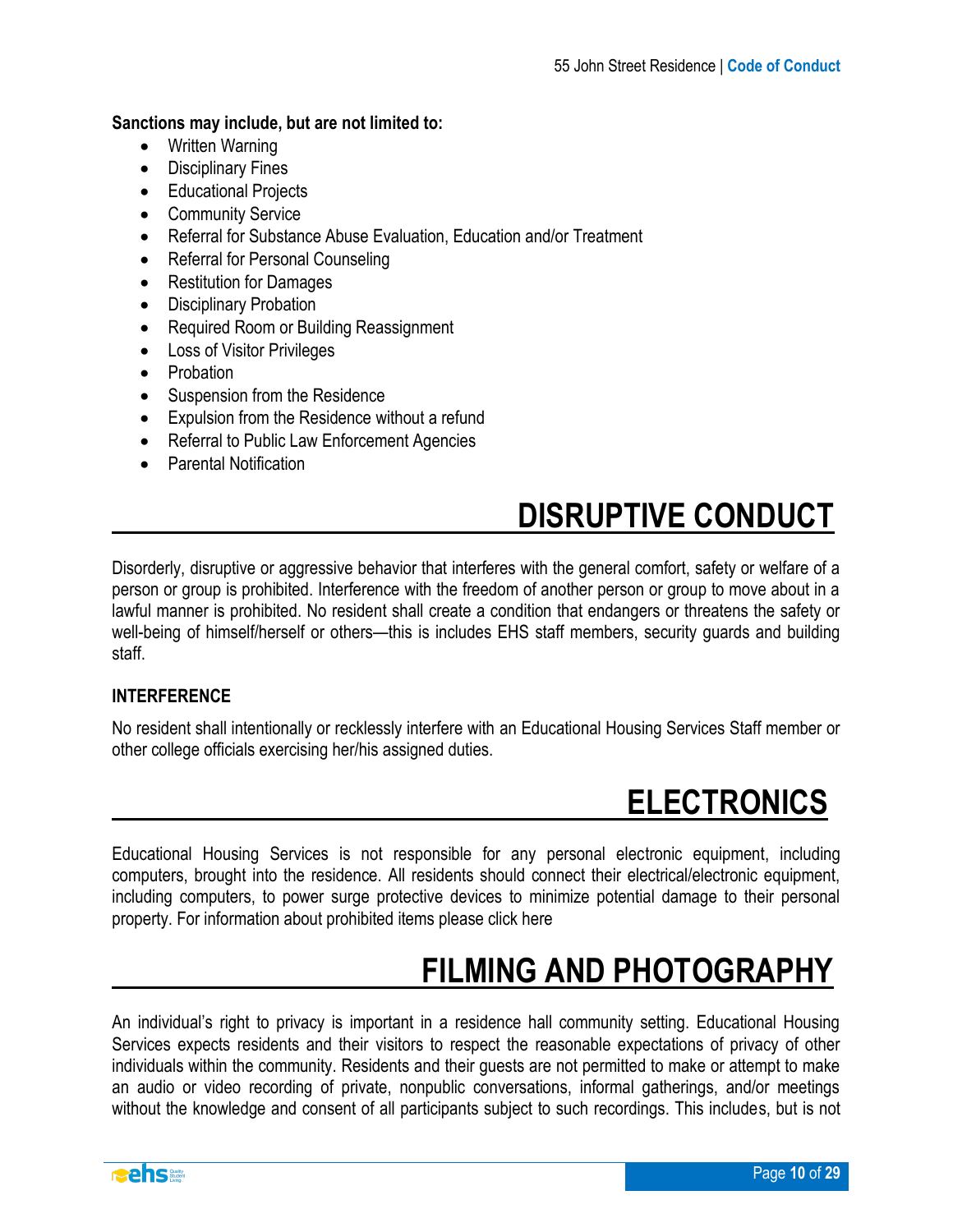limited to, making, attempting to make, transmitting, or attempting to transmit audio or video of any person(s) in bathrooms, showers, bedrooms, common areas within suites, or other premises where there is an explicit expectation of privacy.

Filming or photographing in the common areas of EHS facilities (e.g., study lounges, hallways, elevators, and kitchens) is generally prohibited. Special permission may be granted to residents at EHS who wish to film or photograph at EHS to fulfill course-related assignments.

#### **Resident filming/photographing at EHS is subject to the following:**

- Filming/photographing may be performed only in the designated areas approved.
- Rooms must be reserved for filming/photographing.
- Filmmakers and photographers must obtain the written consent of anyone who is filmed or photographed.
- Any exceptions must be approved in advance in writing by an Associate Director.

#### <span id="page-10-0"></span>**INSTRUCTIONS**

- Residents must complete and sign the [Resident Film/Photograph Request Form.](https://assets.ctfassets.net/vne2flhojsyj/7cev8JkwdHMOIghtsBzMWR/e81b2cc1f0b91d1f13985d41f737a116/Filming_Request_Form.pdf)
- All participants must be at least 18 years old. Any non-resident participants must go through standard building security procedures and must provide identification to enter the residence.
- Residents must complete a [Release Form](https://assets.ctfassets.net/vne2flhojsyj/7cev8JkwdHMOIghtsBzMWR/e81b2cc1f0b91d1f13985d41f737a116/Filming_Request_Form.pdf) for each person participating in the filming or photographing (including crewmembers and people being filmed/photographed). The EHS Release Form is not in lieu of any release forms or other documentation the resident may need from their school.
- No identifying marks of EHS or the building may appear in the film or photos and there must be no indication that the filming or photographing is being done at an EHS facility or the name of the building (e.g., John Street). No references to EHS or the name of the building shall be permitted.
- No nudity, indecency or pornography is permitted.
- The completed request must be submitted for approval to the Associate Director within your building.
- A room reservation must be made for the times indicated. No films or photographs may be copied or uploaded to the internet or sent via MMS or email or other electronic transmission, except in strict compliance with course requirements. To the extent the resident wishes to submit the film or photographs for purposes outside of course requirement, prior written approval of the EHS Senior Vice President of Student Life and General Counsel must be obtained.

### <span id="page-10-1"></span> **FIRE EQUIPMENT**

Tampering with fire equipment such as fire alarms, fire extinguishers, sprinkler systems, exit signs, and common area smoke detectors is prohibited. Violations include, but are not limited to:

- Removing smoke alarm from rooms (this includes taking out batteries or removing from hard wire).
- Removing a fire extinguisher from its prescribed location.
- Discharging a fire extinguisher for any purpose other than putting out a fire.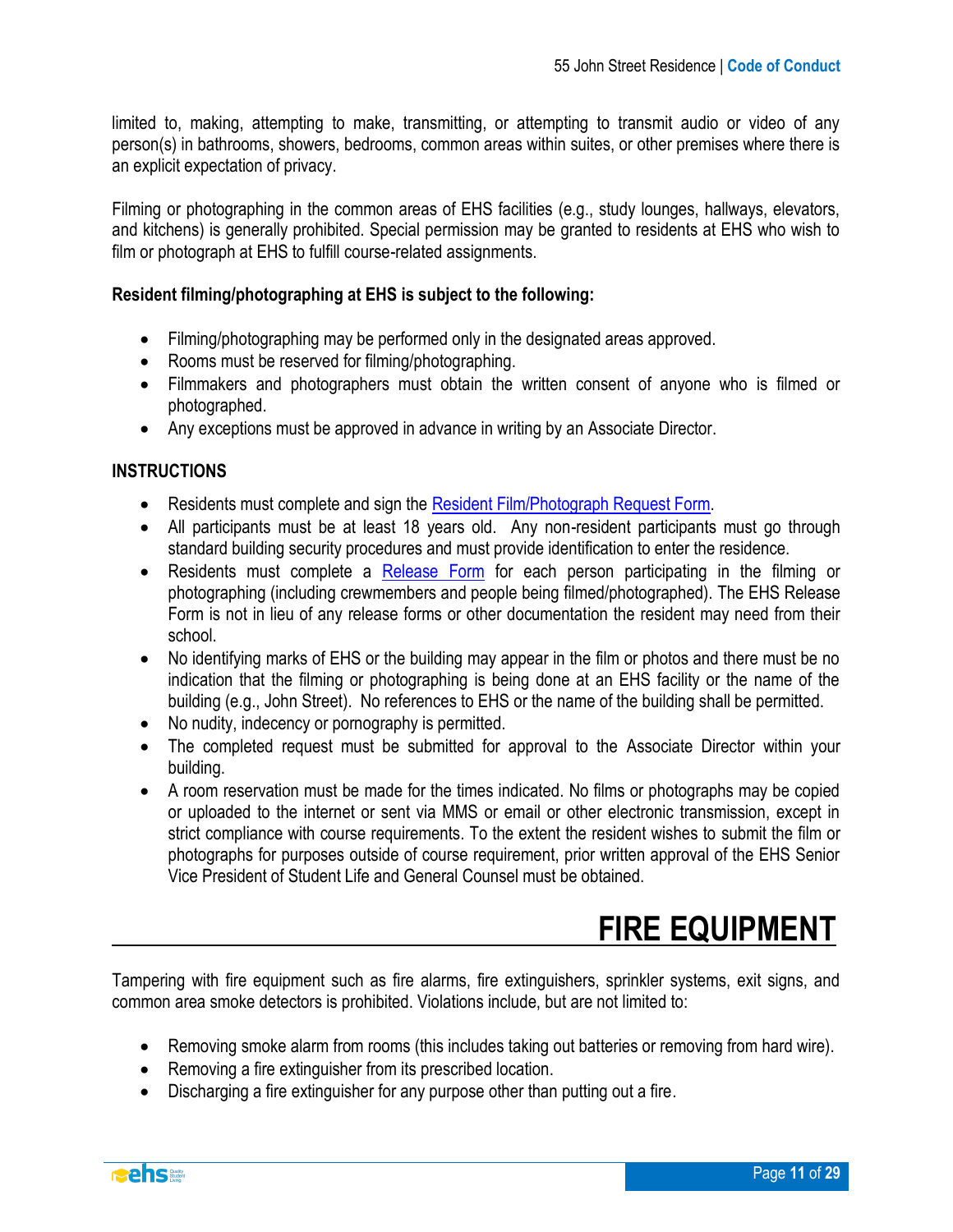- Setting false alarms.
- Tampering with the covers on fire alarm pull stations.
- Tampering with common area and room sprinkler systems.

Any action by a resident that places other residents at risk will result in the violator being held financially responsible to all costs associated. Additionally, the violator will be subject to [disciplinary sanction](#page-8-3) taken by EHS, their school and/or legal authorities.

### <span id="page-11-0"></span> **FITNESS CENTER**

By residing at the 55 John Street Building, EHS residents have access to the Fitness Center located in the lower level. EHS requires all residents that move into the building to accept our EHS Fitness Center Waiver which can be viewed by [clicking here](https://assets.ctfassets.net/vne2flhojsyj/2pBYlisN3QGuK7DiSdeJZE/53790d13d08e288a48e79a9f071a4436/55_John_Street_Fitness_Center_Waiver.pdf). Access is a privilege and can be taken away if residents don't follow EHS policies. Educational Housing Services makes no representations, warranties, guaranties or promises regarding the fitness center including its facilities, services, availability or otherwise and EHS shall have no liability for any injuries occurring as a result of a resident's use of the fitness center. You are only permitted to use the Fitness Center if you have signed a release. Resident's visitors are not permitted to use the Fitness Center.

EHS does not operate, manage or control the fitness center. Residents will not be entitled to any monetary compensation or damages from EHS, and EHS shall be held harmless, in the event of any temporary or permanent closure of, or reduction in amenities available at the fitness center. EHS does not assume any responsibility, risk or liability for your use of the gym and hereby expressly disclaims the same. By using any fitness center facility, you agree to the terms of this paragraph.

#### <span id="page-11-1"></span>**MEMBER CONDUCT**

- No cell phone or camera use is allowed in the facility and residents should not take videos or photograph anyone using the Fitness Center.
- Personal trainers not hired nor authorized may not train residents within the fitness center. If found doing so the trainer and resident may lose access privileges.
- No smoking, drugs, or alcohol are permitted and residents may not use equipment while under the influence.
- No loud and/or abusive language.
- No vandalizing or defacing materials or property including equipment, furniture, walls or any other aspect of the Fitness Center. If residents are found tampering with any equipment, they will be charged with all fees associated with the repair.
- Residents should not remove materials, equipment or property from the Fitness Center without authorization.
- Indecent exposure, voyeurism, exhibitionism, or other lewd and lascivious acts is not allowed.
- Residents should wear a shirt and closed-toed athletic shoes.
- Skateboards, in-line skates, roller skates, scooters or other sports equipment are not allowed within the facility.
- Sleeping in the Fitness Center or any communal area is not allowed.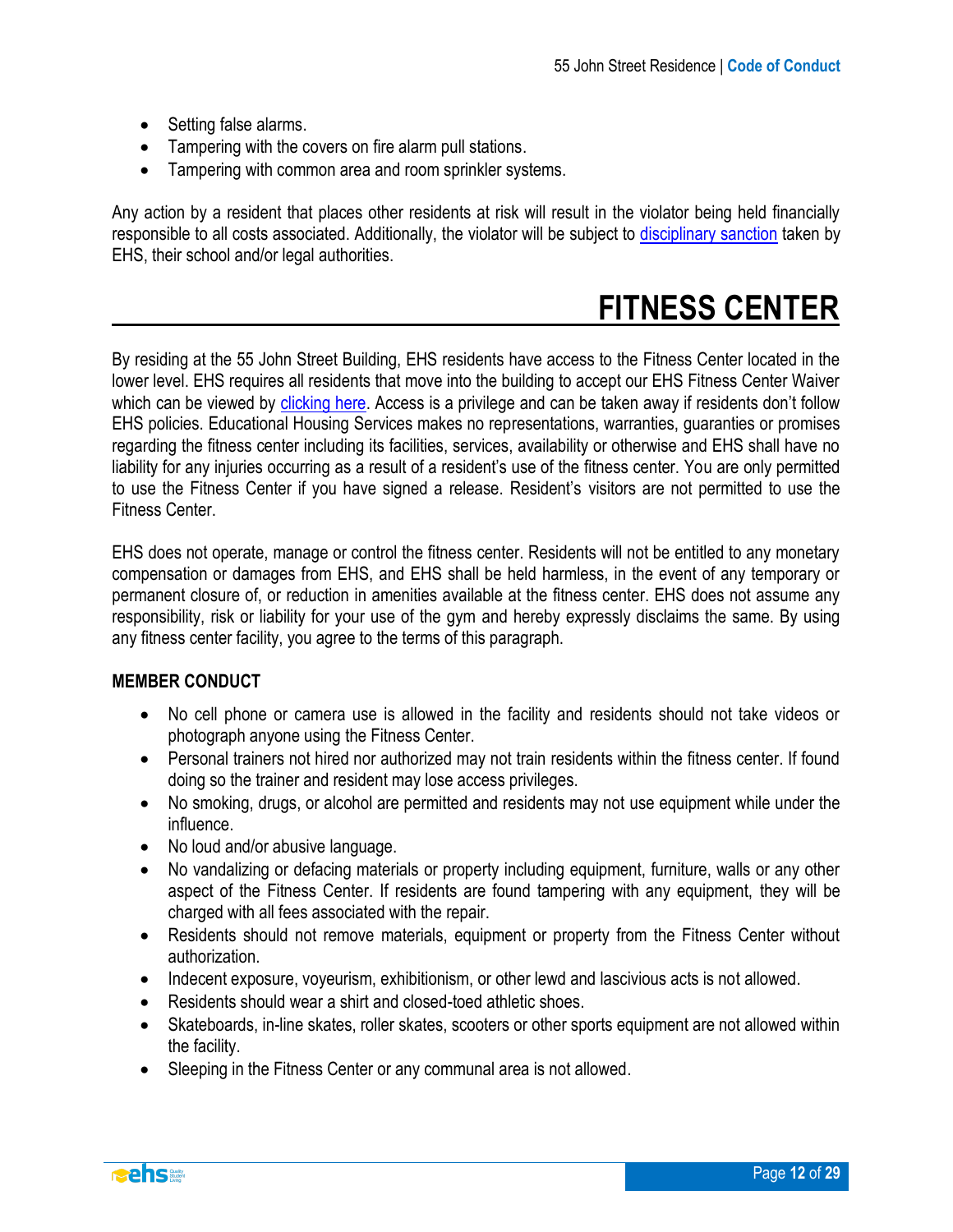• Everyone must clean up after oneself while using any part of the facility; this includes re-racking weights when finishing a set in the free weight area (operational hours are limited please check posted signs for hours.).

#### <span id="page-12-0"></span>**EQUIPMENT USAGE**

- We recommend lifting with a partner whose strength is similar to yours, and if without a partner to avoid lifting weights over or above the body.
- No Olympic lifting is allowed- this includes cleans and snatch with barbell OR dumbbells. The fitness center does not have the space for these lifts to be safe.
- We recommend using the safety stop clip located on all treadmill consoles.
- Do not share equipment and allow others to use your machine when doing multiple sets.
- Please report equipment failures to the staff.
- Weight collars, pins, clips and Smith machine safety hooks MUST be used.
- Re-rack all weights/plates to their designated storage areas. Please do not over stack racks.
- No weightlifting chalk is permitted.
- There is a 30-minute time limit on individual cardiovascular machines during busy times.

### <span id="page-12-1"></span> **HARASSMENT AND INTIMIDATION**

Residents living in any EHS residence have the right to live free of intimidation, harassment or bullying. If after an investigation, EHS determines that a resident is harassing, bullying, or intimidating another resident, EHS may take appropriate action to cause such behavior to cease including, without limitation, terminating the License Agreement and right to be in the residence.

#### <span id="page-12-2"></span>**THREATS AND VIOLENCE**

Do not engage in, or threaten to engage in, any behavior that endangers the health or safety of another person or oneself.

### <span id="page-12-3"></span> **HEALTH AND SAFETY**

In the event that adequate health and safety standards are not maintained or that the condition of the room discourages roommates, EHS will take [disciplinary sanction.](#page-8-3) Residents are expected to clean up after themselves. An inability to do this or any deviation from a reasonable disposal method will result in cleaning fees assessed to the resident in addition to sanctions. EHS reserves the right to enter resident rooms at any time without warning to inspect and assess health and safety conditions.

In order to determine compliance with the rules or with federal, state and local laws and to check for any repairs needed, we conduct Health and Safety Inspections a minimum of once per semester and when there is a reasonable cause to believe that a violation has occurred or is taking place. EHS personnel may obtain evidence while conducting the inspection, which may later be used by the law enforcement agencies in the prosecution of criminal behavior. Any confiscated item will be donated to local charities or discarded immediately.

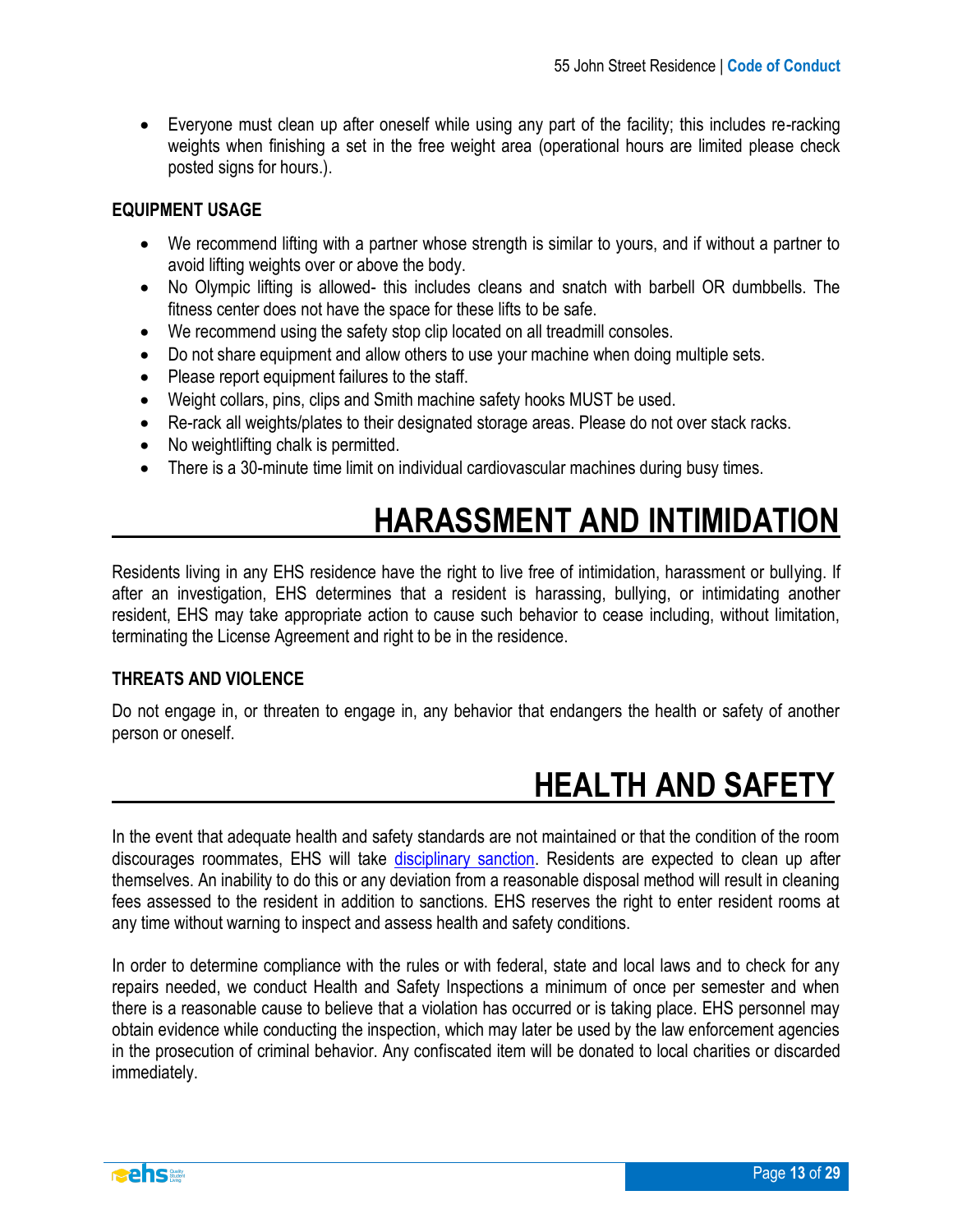If it is found that a resident's room is not up to health and safety standards (i.e., cleanliness, hazardous wiring, etc.) the resident will be given 24 hours to correct. If, upon re-inspection, the room still does not pass, the resident may be fined, face probation sanctions and/or be evicted.

#### **Residents are not authorized to have any of the following items:**

- Halogen lighting equipment.
- Electric or gas-powered heaters.
- Hot plates, toasters, or any cooking appliances of any nature not provided by EHS (except single coffee cup makers).
- Candles, incense, pipes (including water pipes or bongs).
- Flammable decorations such as Christmas lights etc.
- Furniture, television, refrigerator or microwave (not provided by EHS).
- Illegal substances of any nature.
- Explosives, fireworks or [weapons](#page-19-5) of any kind.
- Smoke laden materials/vapors, fog machines and/or instruments.
- Sandwich makers.
- Toaster ovens.
- Hover boards, self-propelled scooters.

If these items are found in the room they will be confiscated. Residents will be given seven (7) days to determine where to send their items. After this time period all items will be disposed of. Please note that alcohol, drugs or drug paraphernalia will be disposed of immediately.

#### <span id="page-13-0"></span>**CLEANLINESS**

You are responsible, and you share responsibility with your roommate(s), for keeping your room clean and free of any damage. We do not provide cleaning services in the residence. Dirty or untidy rooms can cause roommate problems as well as extermination issues.

### <span id="page-13-1"></span> **IDENTIFICATION CARDS AND KEYS**

All ID/keys are the property of EHS and must be returned when you finish your stay with us. Lost or stolen ID/keys should be reported immediately to the EHS Student Life Office, replacement cost for the ID/Key card and a mailbox key is \$10.00 each (rates subject to change). By presenting a police report to our Student Life Office we will waive this fee for the first lost card. Do not install any additional lock(s) on your room. Residents are not allowed to lend their EHS ID/Key to anyone. If someone is found with an EHS ID/Key that doesn't belong to them, the resident will face [disciplinary sanctions](#page-8-3) including possible expulsion and the ID/Key will be confiscated.

#### <span id="page-13-2"></span>**LOCKOUTS**

Please understand that it is your responsibility to carry your ID/key with you at all times. If you are locked out, please follow these steps:

• All residents should go to the EHS Student Life Office during the posted office hours.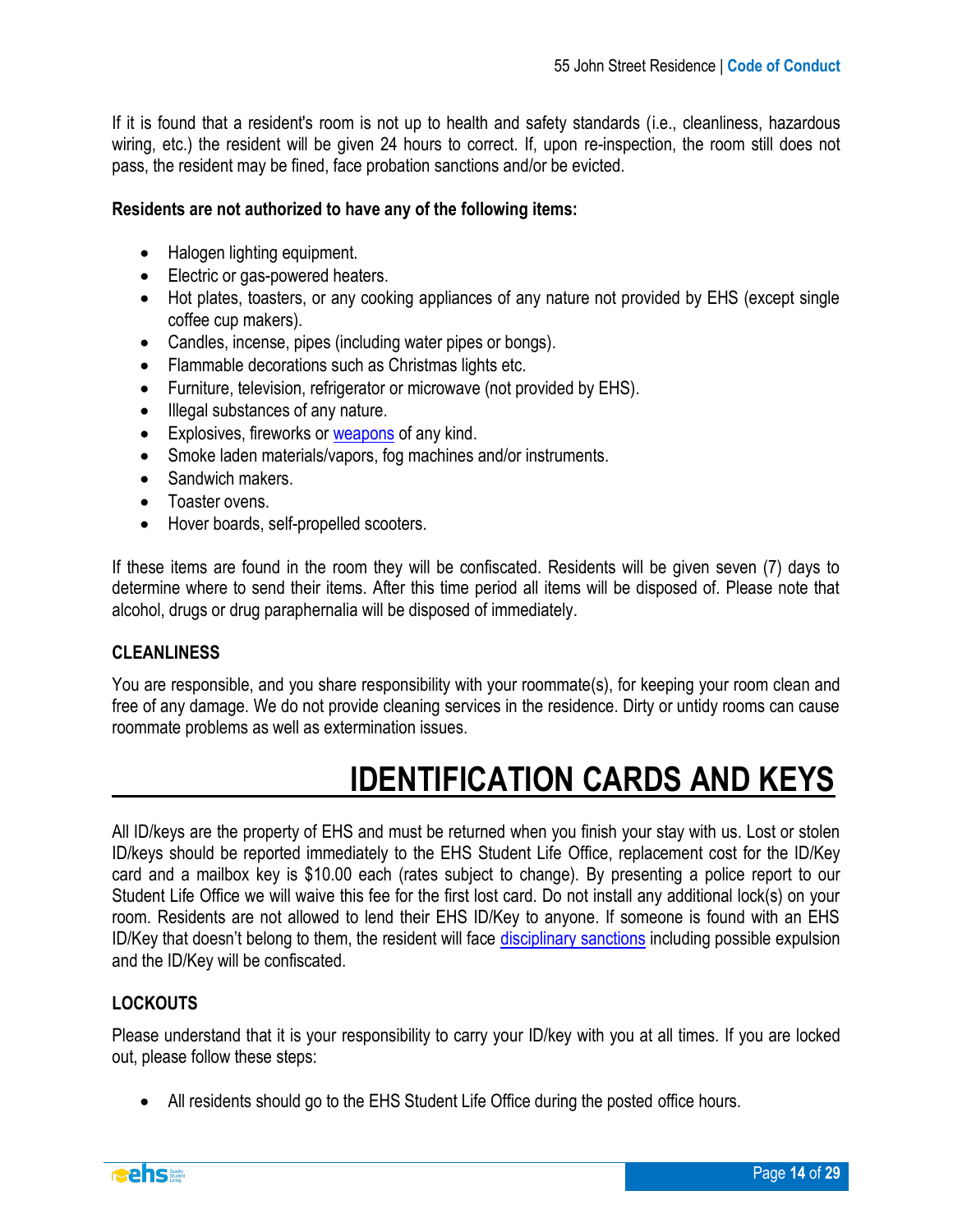- A temporary room access key will be issued (you might be asked to show proof of valid identification).
- Residents are required to return this key within 20 minutes of issue, to avoid a \$20 access key replacement fee.
- For lockouts after the EHS Student Life Office is closed, you must seek out security or contact the RA on Duty for your school who will let you in to your room.

**Key Replacement:** Should any resident lose their key, there will be a \$20.00 replacement fee. **Lock Change:** Should any resident damage their lock they will be billed a \$400.00 replacement fee.

### <span id="page-14-0"></span> **INTOXICATION**

Intoxication whether from alcohol, narcotics or prescription medicine, is not acceptable justification for irresponsible or inappropriate behavior. Residents of legal age who consume alcohol are expected to do so in moderation and in a manner that ensures other residents' rights to privacy, sleep and study. When a staff member is alerted of a resident who becomes incapacitated as a result of drinking or drug use, they will seek medical attention by calling 911. Residents will be financially responsible for the costs of the medical care including ambulance and/or hospitalization and will face [disciplinary](#page-8-3) sanction. In addition, loud or disruptive behavior, interference or drinking habits that are disruptive or injurious to the health of individuals will not be tolerated and [disciplinary sanction](#page-8-3) will be taken which could lead to removal from the building and forfeitures of all monies paid.

#### <span id="page-14-1"></span>**ALCOHOL**

Residents are required to abide by all federal, state and local laws and regulations and the policies of Educational Housing Services and their school regarding the use, sale, and distribution of alcoholic beverages. These rules specify that persons under 21 years of age are prohibited from possessing any alcoholic beverage. Residents who are of legal drinking age may possess and consume alcohol within the privacy of their own rooms in accordance with the following rules (unless otherwise directed by your school/university):

- Alcoholic beverages may be consumed only within assigned rooms. No more than one (1) six pack of beer or one (1) bottle of wine may be allowed within your room. Hard liquor is prohibited. Any liquor that is found in the building will be confiscated, poured out, and the resident will face [disciplinary sanction.](#page-8-3)
- Open containers of alcoholic beverages are prohibited outside of your room.
- Residents who bring alcoholic beverages into the residence are responsible for its legal use. This includes taking reasonable precautions to prevent the possession of alcoholic beverages by underage residents and visitors.
- Kegs, beer balls, and other mechanisms or devices that promote the purchase, storage and distribution of alcoholic beverages in bulk quantities, or that allow unregulated access to alcoholic beverages by any means, are prohibited.
- Alcoholic beverages may not be sold or distributed by a resident or visitor in any residence. This prohibition includes, but is not limited to, parties at which alcoholic beverages are served and for which contributions or donations to offset the costs of the party are sought.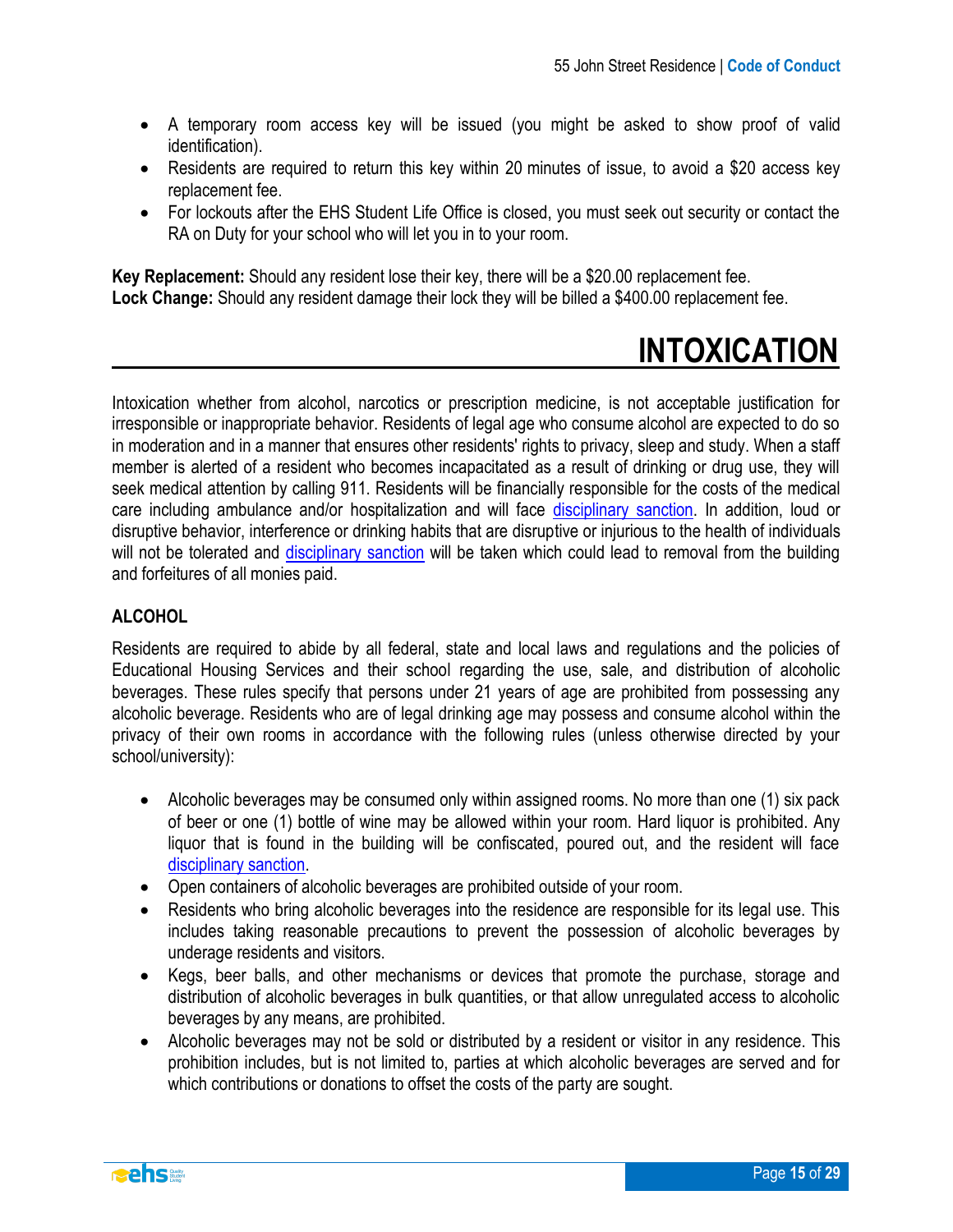• Residents found to be intoxicated (including those who have to seek medical treatment for intoxication) may be subject to the appropriate [disciplinary sanction](#page-8-3) by Educational Housing Services, your school and by legal authorities.

**Please note:** if you are living with us through your school and your campus is a no-alcohol or dry-campus community, those rules apply while you are staying with us at the John Street Residence as well. Security and the EHS staff reserve the right to refuse access to anyone attempting to bring in alcohol.

#### <span id="page-15-0"></span>**DRUGS**

Residents are required to abide by all federal, state and local laws and regulations and the policies of all Educational Housing Services, regarding the use, sale, and distribution of controlled substances despite its changing legal status in other jurisdictions. Marijuana is an illegal substance in the State of New York and is strictly prohibited in any residence. There is no legal medical marijuana in the state of New York regardless of the legality of medical marijuana in other jurisdiction. If we find any resident or visitor to a residence room to be in possession of or using, selling or distributing marijuana or other controlled substances (or in the case of prescription drugs, without a valid prescription) within any residence, we will contact the New York City Police Department. Your license agreement will be immediately terminated, your rights to live in any EHS residence will cease and all monies paid forfeited and you will be required to vacate the premises.

### <span id="page-15-1"></span> **INTERNET ACCESS TERMS OF SERVICE**

All residents are required to accept the [Internet Access Terms of Service.](https://assets.ctfassets.net/vne2flhojsyj/30iiZ2mlsi2AkICO6ni9hC/604ca1e21fd3a1c8e65870c26f8172c6/INTERNET_ACCESS_TERMS_OF_SERVICE.pdf) This Agreement takes effect when you sign the EHS Check-in form upon move in and will remain effect until you vacate EHS housing. [Click here](https://assets.ctfassets.net/vne2flhojsyj/30iiZ2mlsi2AkICO6ni9hC/604ca1e21fd3a1c8e65870c26f8172c6/INTERNET_ACCESS_TERMS_OF_SERVICE.pdf) to view this agreement. The terms and conditions of the Internet Access Agreement may be modified and revised from time-to-time with notice provided to you of such modification or revision. Your continued use of the services will constitute your agreement to the agreement as modified or revised.

You agree to use reasonable care while using any equipment provided to you and you will not tamper with, damage, remove, or move the equipment. Also, you are required to promptly notify EHS of and pay for any damage you cause or any third party causes to the equipment. In addition, you provide permission for EHS' employees, agents, contractors, and representatives to enter your room without prior notice to install, maintain, inspect, repair and remove the equipment.

To the extent you would like to permit someone else to use your computer to use the internet services, you should ensure that that person is aware of the terms and conditions of this Agreement, and agrees to abide by them. If he or she refuses to agree to the terms and conditions herein, you should not permit him or her to use the internet services.

In addition, EHS reserves the right to terminate or restrict your use of the internet services, without notice to you, for any or no reason whatsoever.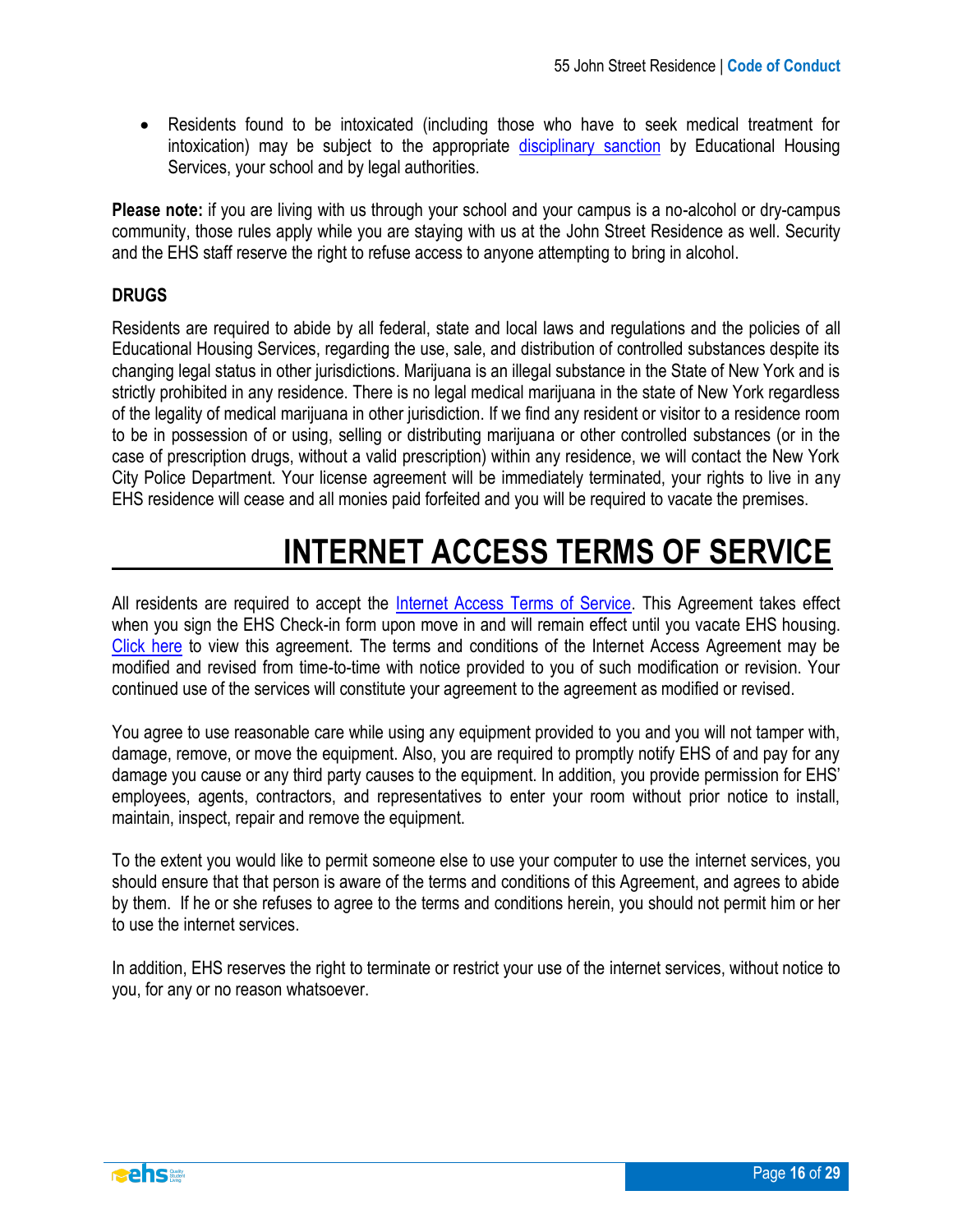### <span id="page-16-0"></span> **MAINTENANCE**

If you discover an issue in your room that needs attention from maintenance staff, please report it to the Student Life Office. If the office is closed, please send an email to [Johnstreet@studenthousing.org.](mailto:Johnstreet@studenthousing.org)

Neglecting to report a problem (leaky faucet, water damage, etc), could lead to further, more complicated problems. If you damage anything, you will have to repay the building for the cost of repairs (or replacements). If the resident is found responsible for causing the issue (i.e. flushed paper towels or hard objects down the toilet), you may be responsible for the costs of cleaning and repair. EHS cannot service or repair any furnishings or equipment provided by residents.

Residents are not permitted to paint or make any alterations to their rooms. Do not put any nails, screws, hooks or any sticky substances in/on the wall. You will be responsible for any damage caused to the room. You can submit a work order at [www.studenthousing.org/repairs.](http://www.studenthousing.org/repairs)

#### **EXTERMINATION PROCEDURES**

In order to protect the general health and safety of all our residents the following guidelines must be followed. There is an exterminator who performs weekly maintenance in common areas. If you find that you need to utilize this service, please submit an extermination request by [clicking here.](http://www.studenthousing.org/repairs)

#### **EXTERMINATOR RECOMMENDATIONS**

Please keep your room free of debris and keep all food in sealed containers to help prevent a bug problem. We highly recommend that all unused boxes and plastic bags are properly disposed. Do not leave either item on the floor as this creates a breeding ground for unwanted insects and pests. The exterminator has been instructed to inform us of any rooms that violate these guidelines and a note to document such violations will be submitted to you. You will be given 24 hours to correct all noted violations and a post inspection will follow.

#### **BED BUGS**

Educational Housing Services is committed to an effective and efficient response to residents who suspect they may have bed bugs. Bed bugs are a serious community issue, and all residents are expected to comply with all instructions given to them immediately once bed bugs have been confirmed in their room. Visit the [New York Department of Health and Mental Hygiene](https://www1.nyc.gov/site/doh/health/health-topics/bedbugs.page) for more information on bed bugs or click here to view our fact sheet.

#### **GUIDELINES**

For the safety and comfort of all residents living in the residence, our staff will adhere to the following guidelines:

- As soon as a resident suspects that they may have bed bugs, they should stop by the Student Life Office, contact us by email at [JohnStreet@studenthousing.org](mailto:JohnStreet@studenthousing.org) or call us at 646-414-7453 to report.
- We will contact our designated licensed exterminator who will perform a thorough inspection of the room in question. Should a resident notify us on a weekend or holiday day, the exterminator will check the room the next business day. Residents who report suspected bed bugs will not be granted a room or furniture change. This is crucial so that we can prevent the spread of bed bugs if they are found to be in the resident's room and belongings.
- Residents may not, at any time, deny Educational Housing Services staff to access to their room.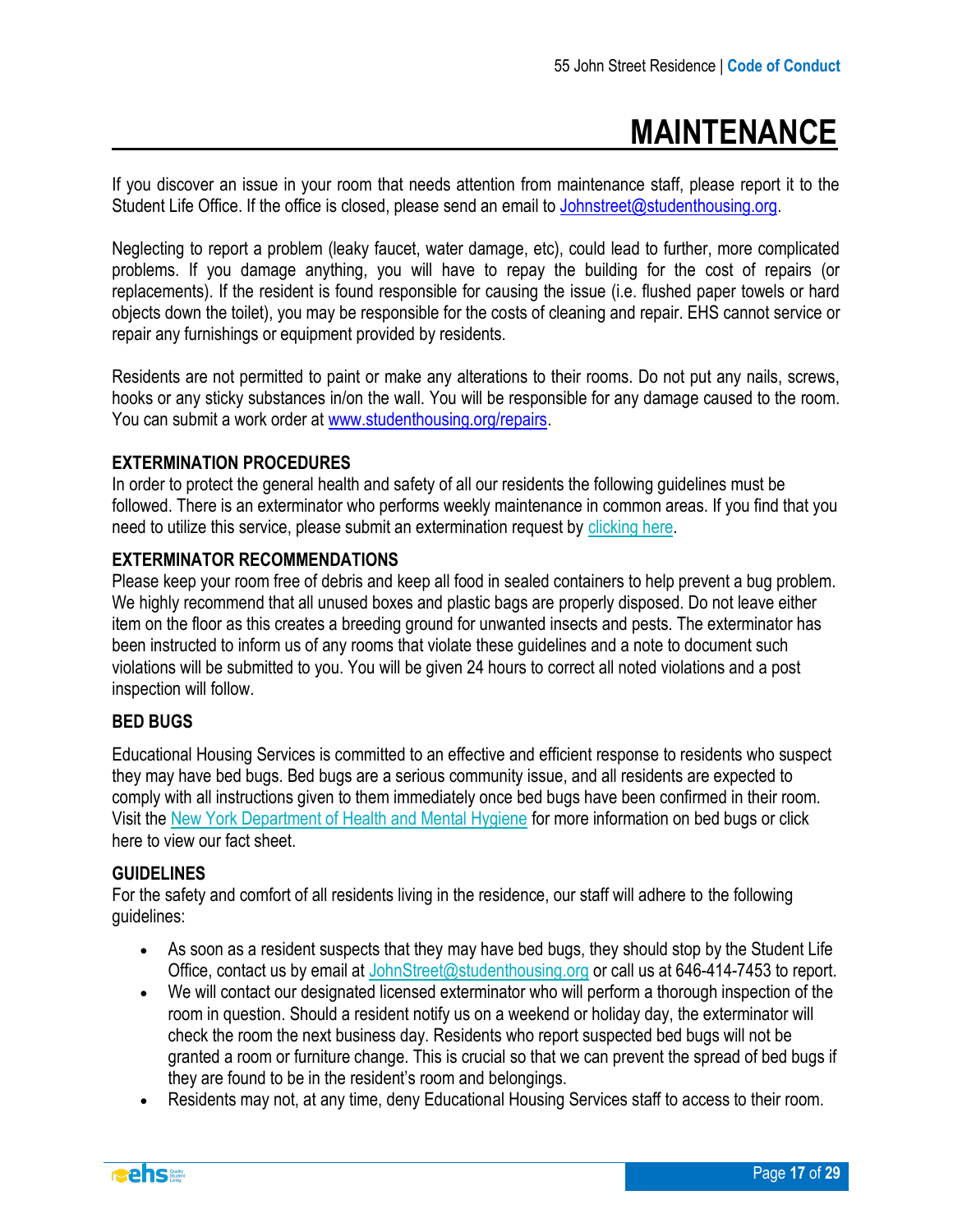- If the exterminator finds that there are no bed bugs present in the room, then no further action will be taken. The resident will be asked to continue monitoring his/her living space, and to notify us immediately if there are further problems. It is crucial the resident remains in their own room to prevent contamination of other rooms.
- If the exterminator concludes that bed bugs are present in the room we will provide the affected resident(s) with a detailed list of instructions for the removal and laundering of their personal items. EHS will not cover the cost of anything a resident needs to wash and/or dry clean, or have laundered by an outside vendor.
- Only the approved EHS exterminator can confirm or deny the presence of bed bugs not a resident, doctor or any outside person.

### <span id="page-17-0"></span> **NOISE**

You live in a community where it is essential that you respect your neighbors. Please keep sound levels low within your room and comply with requests to reduce intrusive noise levels. New York City ordinances require quiet hours from 11pm-9am. Regardless of the hour, courtesy policies are always in effect. Please respect your neighbor's space. Repeated violations of the noise policies will subject you to [disciplinary](#page-8-3)  [sanction.](#page-8-3) 24-hour quiet hours will be in effect during finals. We want to provide residents with an atmosphere where they can relax and study. Please adhere to all signage concerning noise and quiet hours.

#### <span id="page-17-1"></span>**AMPLIFIED SOUND AND MUSICAL INSTRUMENTS**

The residences are not designed for playing amplified musical instruments or high watt stereo equipment. Residents who wish to play or practice should wear headphones or muffle their instruments.

#### <span id="page-17-2"></span>**COURTESY AND QUIET HOURS**

It is expected that each resident will extend courtesy and consideration and be sensitive to the needs of other residents at all times. Courtesy Hours are in effect at all times in the residence. Each resident and his/her visitors have the responsibility to act with consideration toward other individuals who choose to study or sleep. Quiet Hours are defined as periods of time when noise will be kept to a minimum to allow study and sleep. Quiet hours are in effect each night from 11pm to 9am. Radios, stereos, and televisions must be played at lower volume levels that will not disturb other residents. Quiet Hours are enforced 24 hours/day throughout final exams week (beginning with the first school's finals schedule).

Keep in mind that if a sound can be heard through the walls to another resident or from the hallway, it is considered too loud.

### <span id="page-17-3"></span> **PARENTAL NOTIFICATION**

We reserve the right to contact the parent(s) or guardians(s) of residents under the age of 21 involved in dangerous and/or inappropriate behaviors that are threatening to oneself or others. EHS staff members will make a decision on whether to contact parents depending on the severity of the situation.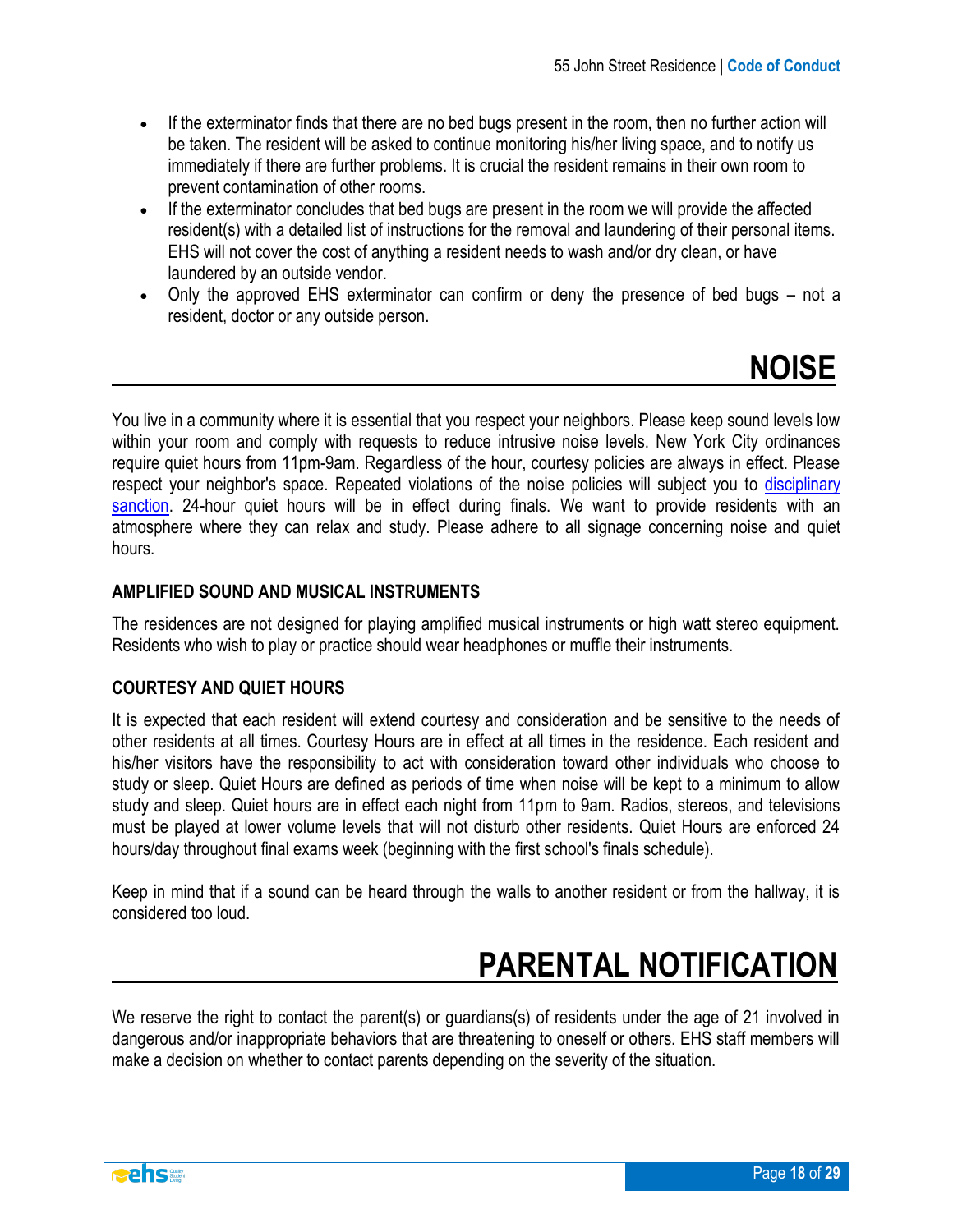### <span id="page-18-0"></span> **PETS**

For the sake of cleanliness and safety, residents are not permitted to have pets or animals of any kind, including fish and reptiles, at any time in the building. Residents found with animals in their custody will be subject to [disciplinary sanction](#page-8-3) and will be required to remove the pet immediately.

### <span id="page-18-1"></span> **PROHIBITED ITEMS**

There is a refrigerator and microwave provided for you in your room. For your safety, you are not permitted to have any extra cooking appliances in your room (e.g. George Foreman grills, toasters, hot plates, etc). However, you are permitted to have a one cup coffee maker (such as a Keurig) in your room. There are several stoves, microwaves, toasters and ovens in the kitchen for your use. If we find any of these items in your room, they will be confiscated and donated to a local charity. Please do not remove any cooking appliances or furniture from the Kitchen.

The following items are prohibited, there will be a penalty fee of \$100.00, disciplinary action will be taken and item(s) will be confiscated, donated or discarded if any of these are found in your room:

- Halogen lighting equipment
- Electric or gas-powered heaters
- Hot plates, toasters, or any cooking appliances of any nature
- Sandwich makers, toaster ovens
- Candles, incense, smoking and/or drug paraphernalia of any kind
- Flammable decorations such as Christmas lights etc.
- Furniture, television or microwave not provided by EHS.
- Illegal substances of any nature
- Explosives, fireworks, weapons of any kind, smoke laden materials, and/or instruments
- Hover boards, self-propelled scooters

You are allowed to have the below items in your room:

- Electric Kettles automatic shut offs
- Irons with automatic shut offs
- Crock pots
- Hot air popcorn popper
- Curling Irons with automatic shut offs
- One cup coffee maker such as a Keurig

#### <span id="page-18-2"></span>**BURNING SUBSTANCES**

Burning any substance in the residence is not permitted. This includes, but is not limited to, burning of candles, matches, water pipes and incense. Water pipes, candles and incense are prohibited in the residence, if found these will be confiscated and disposed of by staff.

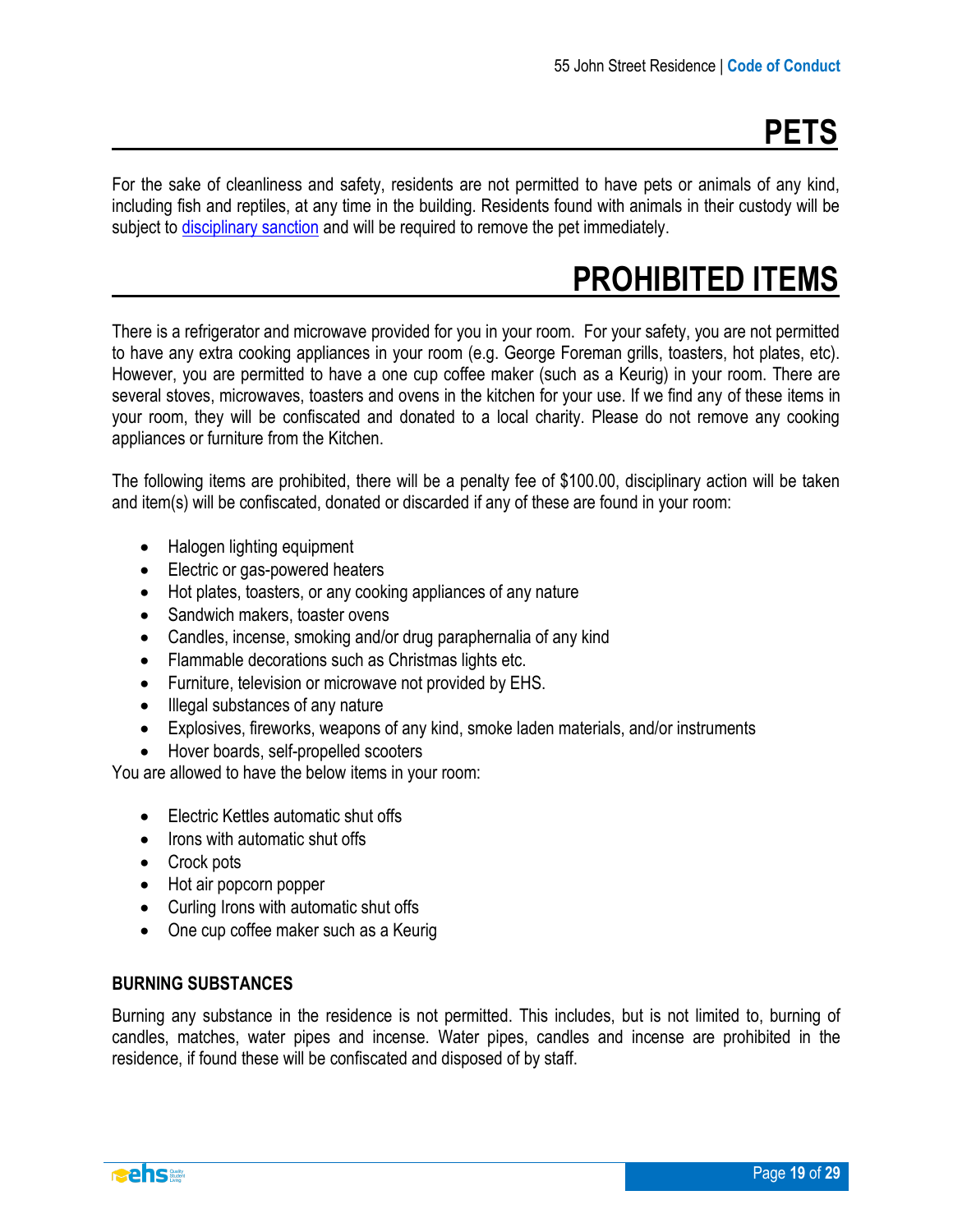EHS reserves the right to enter the rooms at any time without warning if EHS has a reasonable suspicion that burning substances is occurring.

#### <span id="page-19-0"></span>**FIREARMS AND EXPLOSIVES**

Firearms, paintball guns, bow and arrows, ammunition, fireworks, gasoline and other combustible or explosive items are prohibited from the residence. If any of these or similar items are discovered, local authorities will be contacted.

#### <span id="page-19-1"></span>**OUTSIDE FURNITURE**

Outside furniture is prohibited in the residence. We do not allow outside furniture in order to ensure fire safety and to protect the cleanliness of the rooms. Additionally, outside furniture can contribute to pest problems. All rooms are furnished appropriately for its occupants.

EHS may amend these guidelines at any time and reserves the right to require the immediate removal of any outside furniture for any reason. Residents are responsible for removing outside furniture from their room when they move out of the building or they will be charged for its removal.

#### <span id="page-19-5"></span>**WEAPONS**

Weapons include instruments used to inflict harm, or that could reasonably cause fear or inflictions of harm, and any item that may be deemed weapons under applicable laws, including but not limited to a pistol, revolver, shotgun, rifle, firearm, stun gun, BB or pellet gun, taser, electronic dart gun, and other instrument that launches a projectile by pressure resulting from combustion of propellant material, including a weapon related to or using air, sound, flare, hunting, or springs; bombs, grenades, mines, explosives, or incendiary device (which can include "ignition devices", aerosols and fireworks) and daggers, stilettos, swords, switchblade knives, gravity knives having a blade exceeding four inches in length; and including parts, components, spare parts, or ammunition relating to the above. A disarmed weapon is a weapon.

### <span id="page-19-2"></span> **RECREATION**

Playing any sports in the hallways, lobbies or lounges is strictly prohibited. Please smile for the cameras.

#### <span id="page-19-3"></span>**HOVER BOARDS**

Due to recent concerns surrounding hover boards, self-propelled scooters and similar devices, they are prohibited to be stored or used in any part of the residence.

#### <span id="page-19-4"></span>**BICYCLES & ROLLERBLADES**

You are permitted to have a bicycle or rollerblades. There is a bicycle room in the lower level. You are NOT ALLOWED to ride them anywhere inside the building including the lobbies. Any bicycle, roller blades (or anything else, including doormats) left outside in the hallway is a safety hazard and will be promptly confiscated.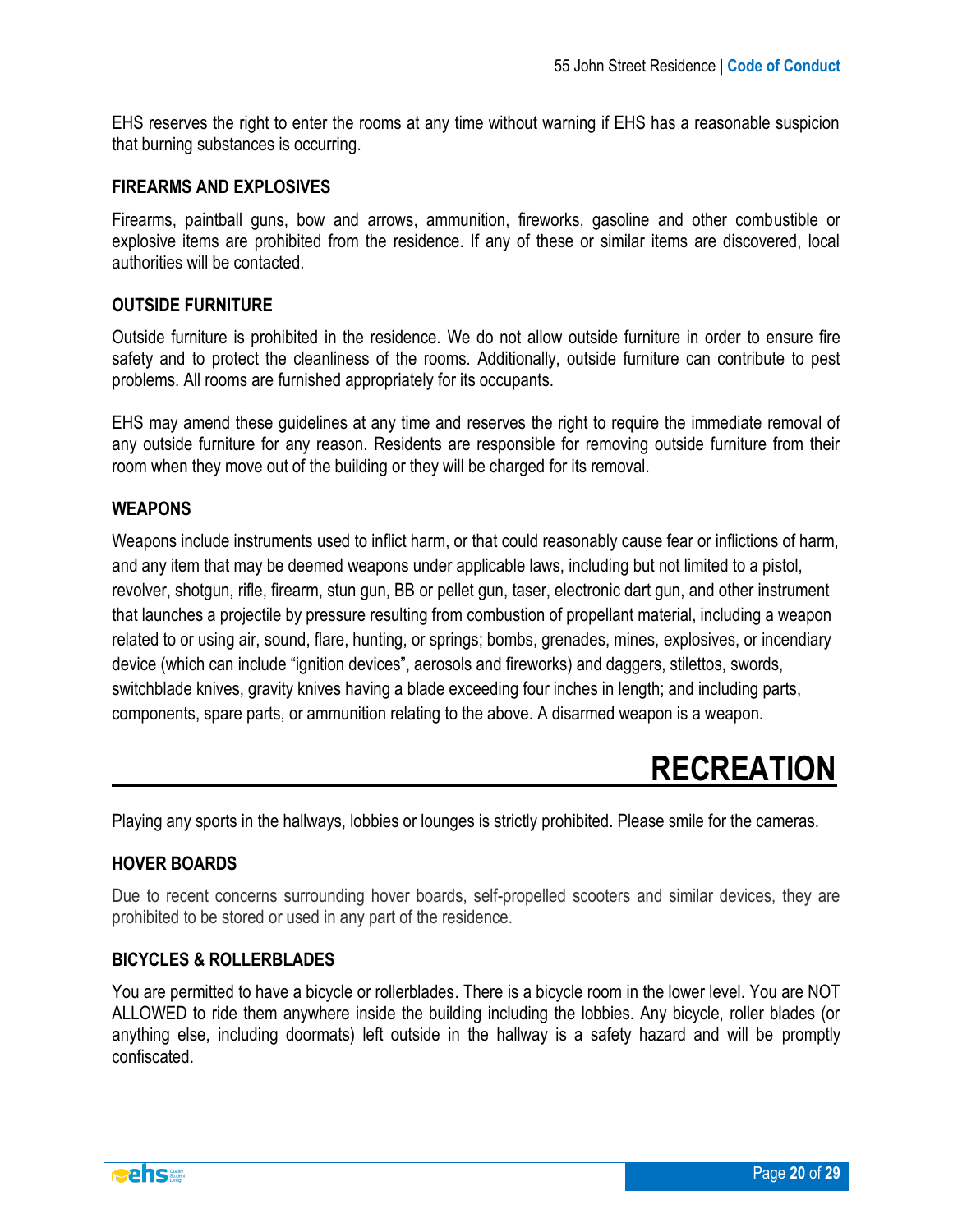#### <span id="page-20-0"></span>**GAMBLING**

Gambling in your room or anywhere within the residence is not permitted.

### <span id="page-20-1"></span> **RESTRICTED AREAS**

Residents are strictly prohibited from going into certain areas including but not limited to: electrical closets, storage closets and areas in the lower/basement level. Residents cannot take emergency exits unless there is an emergency.

#### <span id="page-20-2"></span>**ROOFTOPS**

Residents are strictly forbidden to be on the roof at any time for any reason (except by the request of a New York Fire Official). Any violation of this policy will lead to [disciplinary sanction.](#page-8-3)

### <span id="page-20-3"></span> **RIGHTS AND RESPONSIBILITIES**

Each resident living in an Educational Housing Services facility possess specific individual and group rights and responsibilities which serve to guide housing personnel in making decisions concerning resident welfare and behavior

Each resident has the right to engage in activities that are part of Educational Housing Services. However, these rights carry with them reciprocal responsibilities on the part of the individual to ensure these same rights and responsibilities that are associated with community living.

#### <span id="page-20-4"></span>**RESIDENTS HAVE THE RIGHT…**

- To have free access to their living accommodations.
- To live in a clean and secure environment.
- To written copies of housing rules and regulations, or individual building policies which govern individual and group behavior.
- To the respect and safety of personal property.
- To study without interruption or interference.
- To be free of intimidation or harassment.
- To enforce the housing agreement/contract.
- To direct access to staff, which provides assistance, guidance and support as needed.
- To equitable treatment when behavior is in question.
- To host visitors, within established guidelines.
- To individual and group educational and developmental opportunities in their living community.

#### <span id="page-20-5"></span>**RESIDENTS HAVE THE RESPONSIBILITY...**

- To adhere to rules and regulations.
- To comply with reasonable requests made by EHS staff and those appointed by them.
- To meet expected room payments.
- To monitor and accept responsibility for the behavior of their visitors when applicable.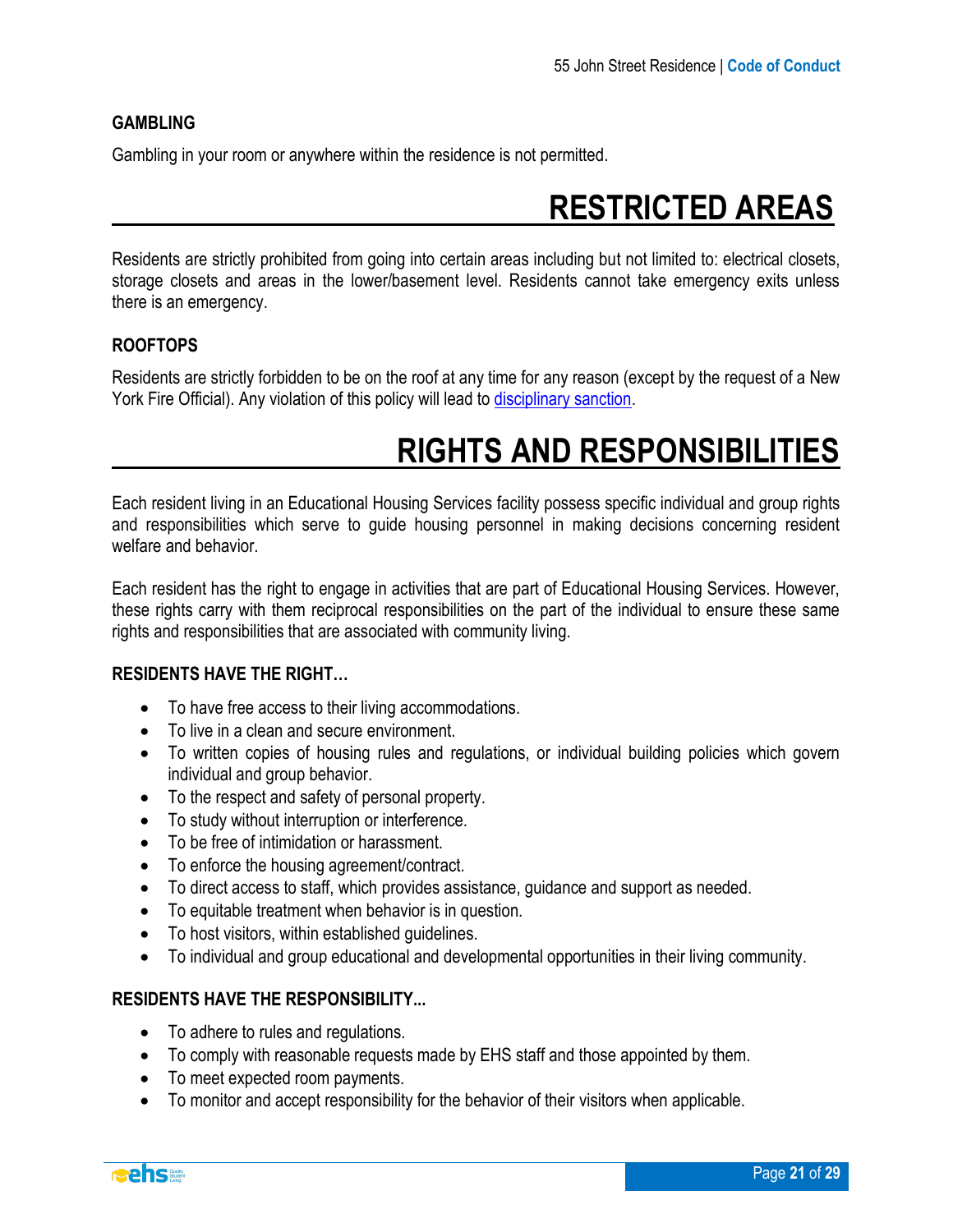- To respect the rights of others, as stated above.
- To report violations of rules and regulations to appropriate staff.
- To express themselves individually or by association with groups.
- To participate in judicial proceedings to determine appropriate standards of behavior when applicable.
- To contribute positively to the community by participating in educational and developmental activities. To abide by all applicable city, state, and federal laws.

### <span id="page-21-0"></span> **ROOM ASSIGNMENTS**

Room assignments will be made solely by Educational Housing Services and/or by your school/company. Both reserve the right to change room assignments as reasonably required and will do its best to accommodate roommate requests. EHS cannot provide you with your roommate information prior to your arrival because of changes that may occur before you arrive. We primarily focus on gender, age, school/internship then we take into consideration any other special requests.

In the event of a roommate conflict, EHS and/or your school/university reserves the right to relocate one or all roommates to another room equal to resident's current rental payment. Roommate changes are subject to a full review by the EHS Associate Director.

If EHS determines that you do not fit into a positive environment or if we consider that you are a threat to our EHS community, this will constitute termination of your contract. EHS reserves the right to terminate your contract if it is determined that you cannot fit into the community in a positive manner.

EHS discourages residents who are in a romantic relationship – regardless of sex, gender, gender identity or gender expression – to live together in apartments or rooms shared with other residents.

Residents in romantic relationships may apply to live together in any apartment or room type that is not shared with additional residents and must each identify their intended roommate(s) upon booking and complete a Mixed Gender Form with their Housing Advisor.

In the event of roommate issues between residents in a romantic relationship, residents will be required to relocate.

### <span id="page-21-1"></span> **ROOM ENTRY**

Residents living in the residence can expect a level of privacy in their rooms, as well as in the community at large. However, Educational Housing Services reserves the right to enter rooms without notice to room occupants for reasons related to safety, maintenance, alteration, security, health, violation of drug and alcohol policies, fire-code compliance, facility maintenance, violation of burning substance policy, legal, reasonable cause, or discipline. In such cases, entry shall be preceded by a knock and verbal identification.

Educational Housing Services reserves the right to enter into any resident's room without prior notice. Entry may be made even if a resident is not present. Such entry does not include the authority to search personal belongings in a resident's desk, closet, bureau, etc. However, it does provide authority to perform

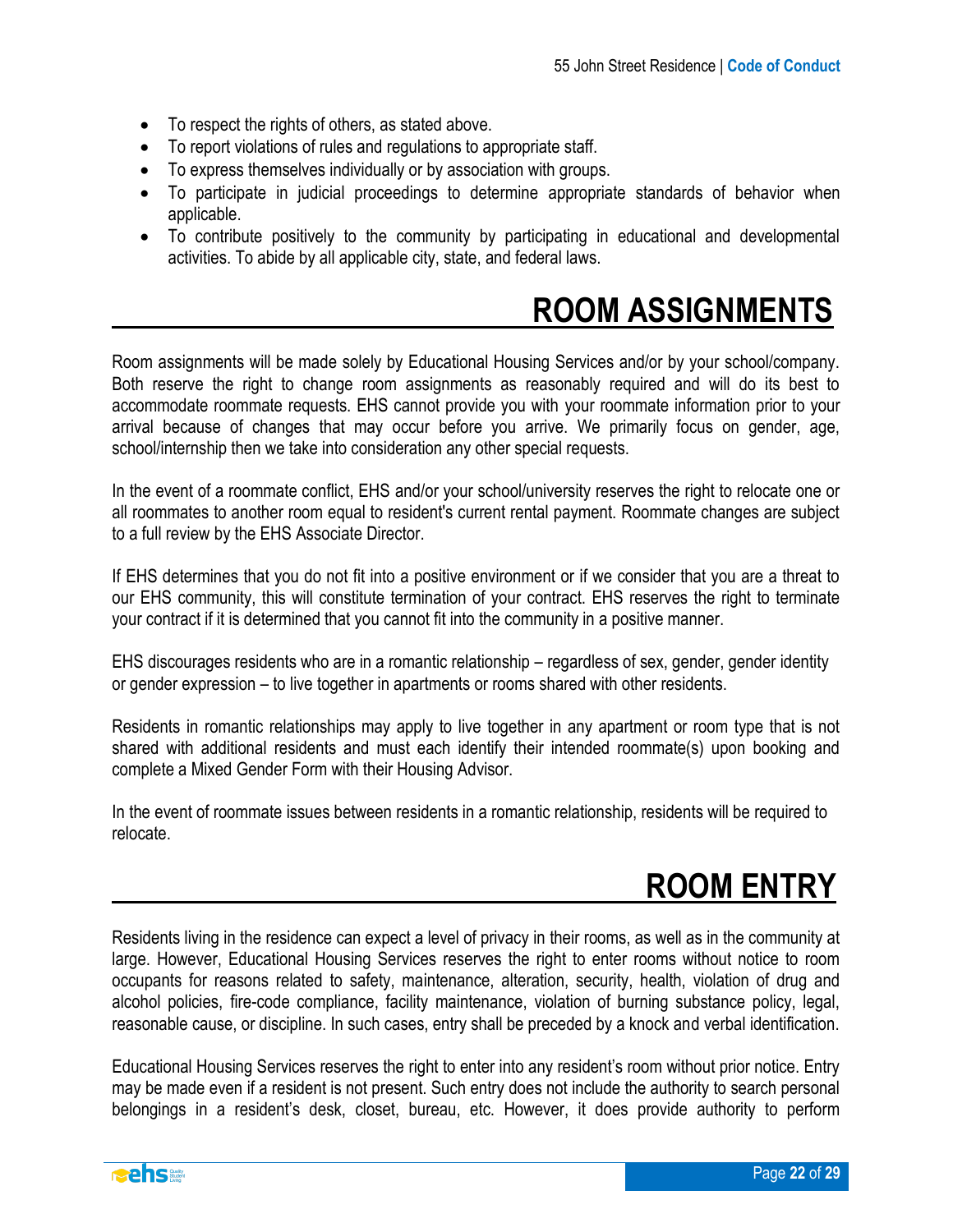necessary functions such as safety, maintenance, and room inspection. At the time of such entry, any prohibited articles that are in plain sight may be reported and confiscated.

#### <span id="page-22-0"></span>**TRESPASSING**

You are not permitted to enter into, attempt to gain access to, forcefully/passively access another resident's room or any other restricted area of the residence without a written permission by EHS. Those that attempt to gain access without express written or in-person verbal communication will be held responsible for breaking-and-entering.

### <span id="page-22-1"></span> **ROOM CONDITION**

While we hope that everything is working great in your room. Sometimes things just stop working. We ask that that you please report any issues when you move in and as the semester continues. Failure to do so may cause you to incur damage costs at the end of your stay. [Click here](https://www.studenthousing.org/student-life/new-yorker/maintenance-and-repairs) to learn how to report a repair.

### <span id="page-22-2"></span> **SECURITY**

Security personnel are posted at the entrances of each building. Do not congregate around these areas. Please be mindful of your behavior at all times and note that there are surveillance cameras throughout the building.

### <span id="page-22-3"></span> **SEXUAL HARASSMENT POLICY**

Sexual harassment is prohibited by Title VII of the 1964 federal Civil Rights Act, New York State Human Rights Law and, in some instances, local law (for example, the New York City Administrative Code). Educational Housing Services is committed to the principle that no employee, resident, or applicant for employment should be subject to sexual harassment. Educational Housing Services strives to provide residences, workplaces and learning environments that promote equal opportunity and are free from illegal discriminatory practices, including sexual harassment.

#### <span id="page-22-4"></span>**DEFINITION OF SEXUAL HARASSMENT**

Sexual harassment is defined as sexual advances, requests for sexual favors, and any other verbal or physical conduct of a sexual nature, whether intentional or unintentional, where:

- an individual's submission to or rejection of the conduct is made, either explicitly or implicitly, a term or condition of employment or of status in a course, program, or activity, or is used as a basis for employment or academic decision; or
- the conduct has the purpose or effect of unreasonably interfering with an individual's work performance, academic performance, or educational experience, or of creating an intimidating, hostile, humiliating, or offensive working, educational, or living environment.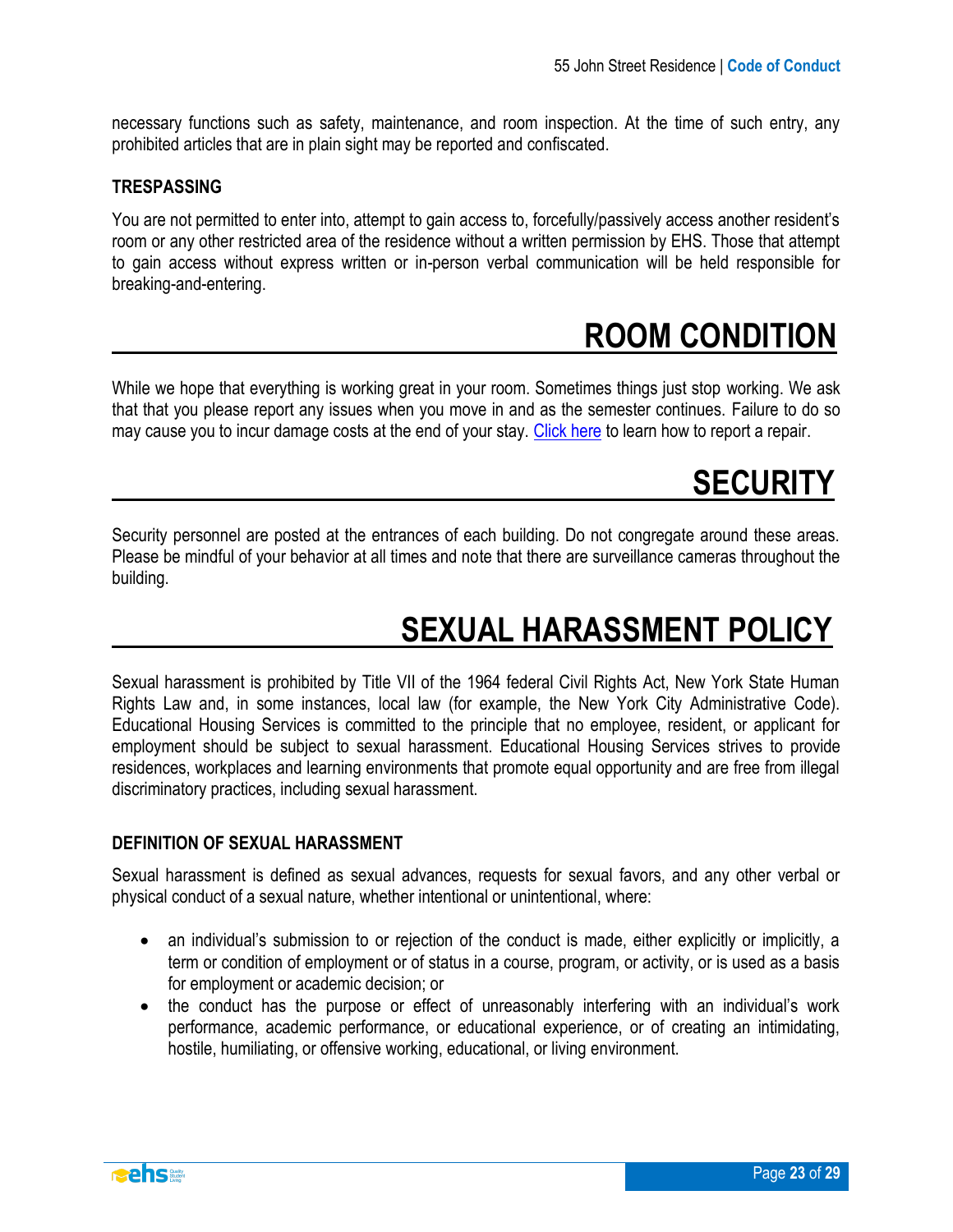#### <span id="page-23-0"></span>**EXAMPLES OF SEXUAL HARASSMENT**

It is not possible to list all circumstances that might constitute sexual harassment. In general, sexual harassment encompasses any sexually related conduct which causes others discomfort, embarrassment, or humiliation, and any harassing conduct, sexually related or otherwise, directed toward an individual because of that individual's sex.

Such conduct is subject to this policy whenever it occurs in a context related to the employment or academic environments, or if it is imposed upon an individual by virtue of an employment or academic relationship. A determination of whether conduct constitutes sexual harassment is dependent upon the totality of the circumstances, including the pervasiveness or severity of the conduct.

#### **The following examples of conduct may constitute sexual harassment:**

- Unwelcome sexual advances—whether they involve physical touching or not.
- Sexual epithets, jokes, written or oral references to sexual conduct, gossip regarding one's sex life.
- Comment on an individual's body, comment about an individual's sexual activity, deficiencies, or prowess.
- Displaying sexually suggestive objects, pictures, or cartoons; this includes resident rooms.
- Unwelcome leering, whistling, brushing against the body, sexual gestures, or suggestive or insulting comments.
- Inquiries into one's sexual experiences and discussion of one's sexual activities.

In order to constitute sexual harassment, conduct must be unwelcome. Conduct is unwelcome when the person being harassed does not solicit or invite it and regards it as undesirable or offensive. The fact that a person may accept the conduct does not mean that he or she welcomes it.

Educational Housing Services, its employees, and residents also must be aware of the need for freedom of inquiry and openness of discussion in their educational pursuits and must strive to create and maintain an atmosphere of intellectual seriousness and mutual tolerance in which these essential features of academic/resident life can thrive.

#### <span id="page-23-1"></span>**COMPLAINTS**

We highly encourage you to contact your college or university – Student & Judicial Affairs Departments if you have any questions or concerns about sexual harassment, or if you wish to file a complaint of sexual harassment. However, you are strongly encouraged to contact immediately the appropriate agency listed below:

| <b>Company/School</b>      | <b>Who to Contact</b> | <b>Contact Information</b>             |
|----------------------------|-----------------------|----------------------------------------|
| <b>Educational Housing</b> | Residence             | Phone: 646-414-7453                    |
| <b>Services</b>            | Coordinator           | Email: Johnstreet@studenthousing.org   |
| <b>Educational Housing</b> | Director Of Public    | Phone: 212-977-7622 Ext. 3624          |
| <b>Services</b>            | Safety Fred Neglia    | Email: publicsafety@studenthousing.org |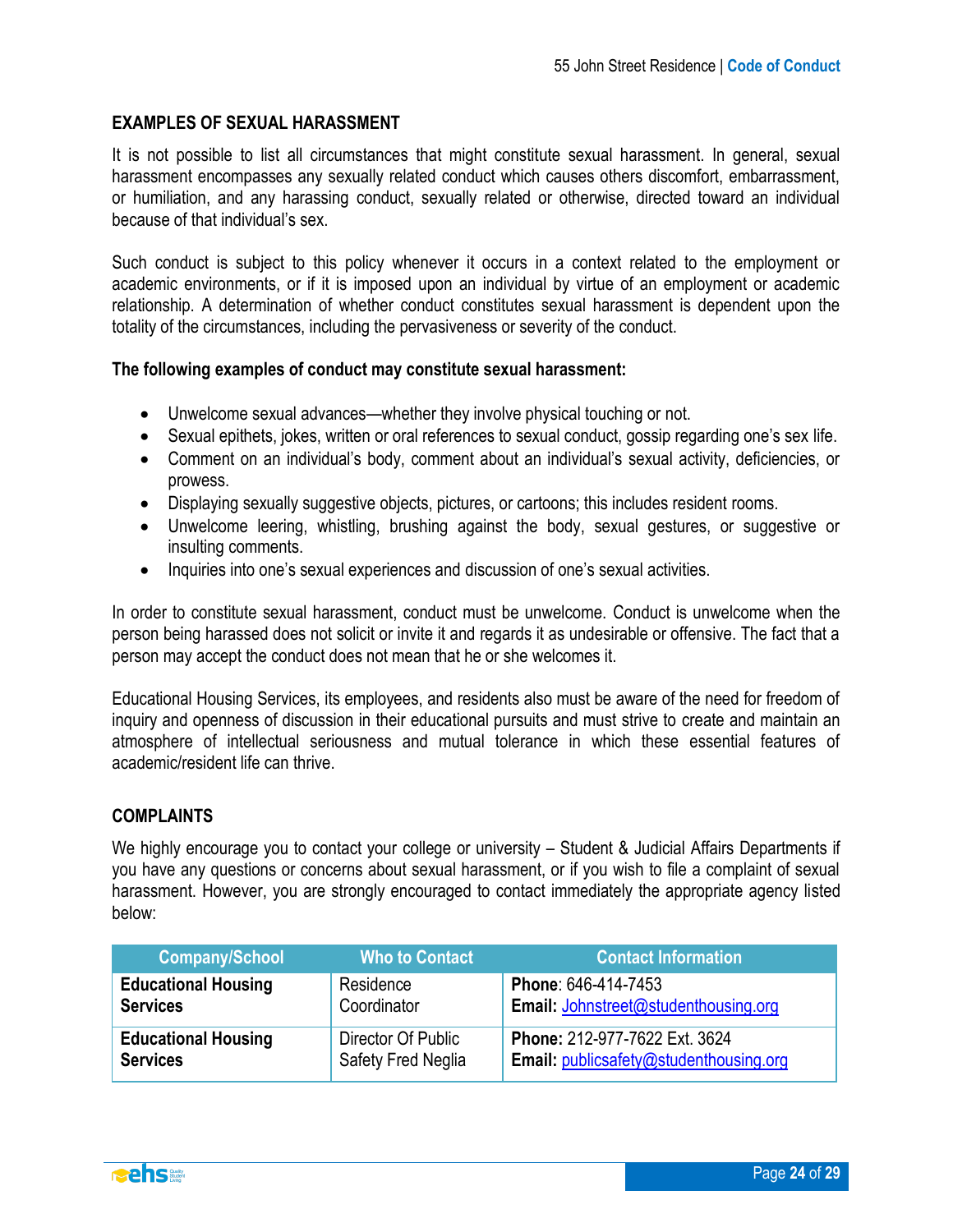| <b>New York City Police</b><br><b>Department</b>  | <b>Phone:</b> 646.610.5000 or by dialing 311          |
|---------------------------------------------------|-------------------------------------------------------|
| <b>NYC Commission on</b><br>Human Rights (NYCCHR) | 311 or 212-306-7450<br>Website: www.nyc.gov/html/cchr |
| <b>NOW NYC Hotline</b>                            | Phone: 212.627.9895                                   |

#### **Call 911 only for emergencies and imminent physical danger to yourself or another**

If you believe you are a victim of harassment, please notify a member of authority. Most schools have dedicated personnel to assist you. We also encourage you to contact NYPD and a member of the Educational Housing Services' Student Life professionals.

### <span id="page-24-0"></span> **SIGNAGE**

Exhibiting or affixing any sign, advertisement, notice or other lettering, flags or banners on any part of the outside of your room, door or the building (including signage inside your room if it can be viewed from the outside) is prohibited, as is attaching or hanging any projections (radio or television antennas, awnings, flags, banners, etc.) on the outside walls or windows of the building.

#### <span id="page-24-1"></span>**BULLETIN BOARDS/E-BOARDS**

Bulletin boards are located on each floor and are intended to provide a space to publicize community events and provide necessary information to the community. The information distributed via the EHS Student Life bulletin boards and e-boards must be done so with the consent of an EHS staff member. Please note that any information posted around the residence without the consent of Student Life will be removed. Vandalism of any bulletin board / e-boards will be subject to disciplinary sanctions.

### <span id="page-24-2"></span> **SMOKING**

Smoking tobacco or any other substance (and including "vaping" or the consumption or use of electronic cigarettes) is not permitted in your rooms or anywhere else in the building. If you need to smoke, please do so outside the building but do not loiter directly in front the building, and do not block the entrances.

#### **STATEMENT ON MEDICAL MARIJUANA**

While prescribed use of marijuana for medical purposes has been authorized in several states, the Drug Free Schools and Communities Act, a Federal law still classifies marijuana as an illegal substance and requires that schools prohibit it in residence halls. Therefore, in compliance with the Federal Law, EHS does not permit possession, use, or distribution or marijuana in any form, for any purpose, on campus. Residents with a prescription should be advised to speak with their health care professional to discuss alternatives.

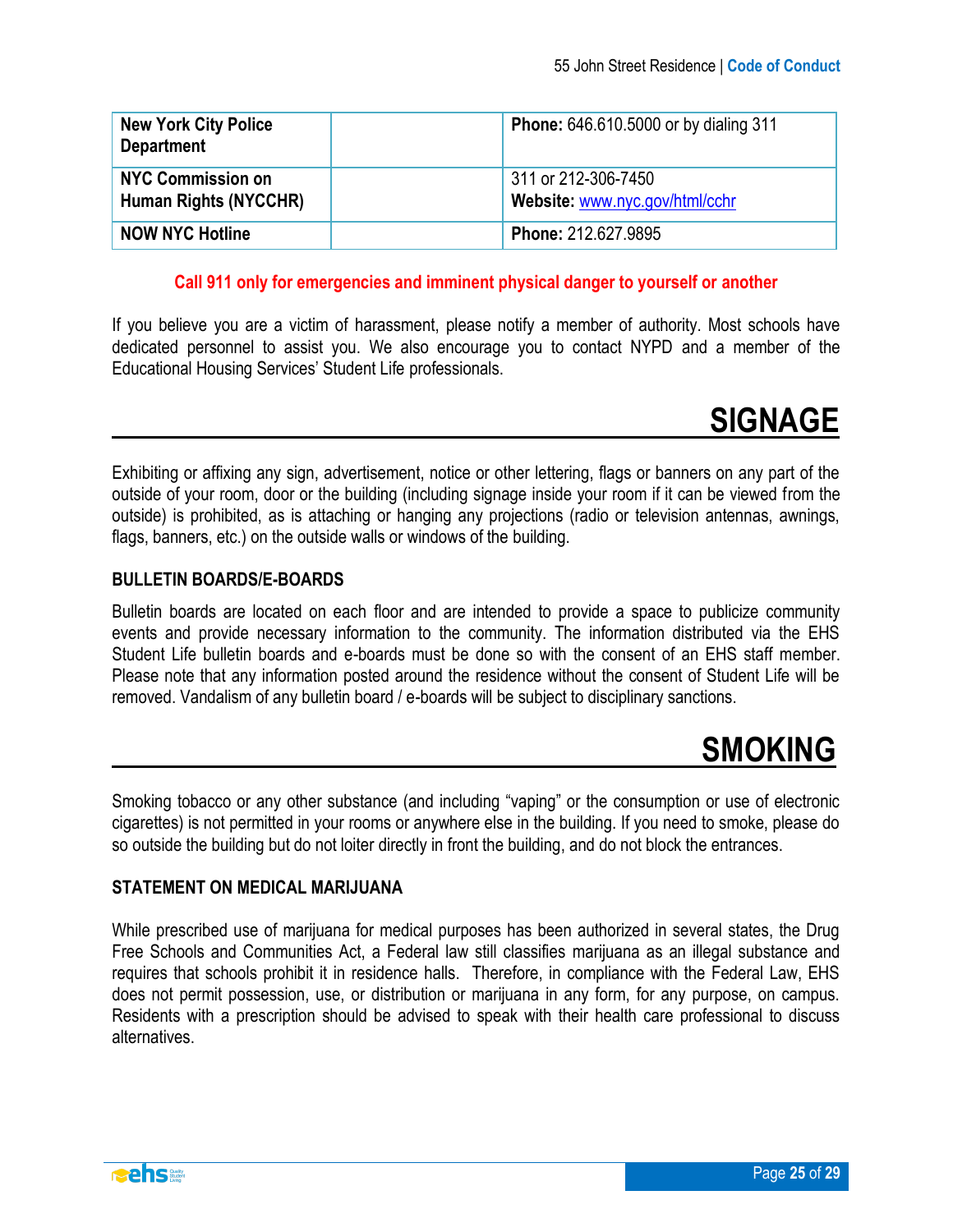### <span id="page-25-0"></span> **SOCIAL MEDIA**

Please note that it is possible that a staff member may unintentionally encounter inappropriate resident conduct, or such conduct may be brought to the staff member's attention by another. In general, a resident's conduct in non-EHS affiliated online communities should not be subject to EHS disciplinary sanction unless the information relates to documented incidents which occurred within an EHS property or the conduct seriously affects the resident's position as a member of the community. Note, however, that this paragraph policy reflects EHS policy and does not necessary reflect the policies of your school or employer.

### <span id="page-25-1"></span> **SOLICITATION**

It is prohibited to conduct any business or commercial enterprise from the building. You are prohibited from unauthorized solicitation, membership recruitment, subscription, polling, posting, placing materials underneath doors, canvassing, and commercial sale of products, services, or tickets in any residence. Additionally, under no circumstances is prostitution or escort services permitted in the residences at any time.

### <span id="page-25-2"></span> **STORAGE**

There is no extra storage space available. Please do not bring more personal property than you can keep within your room. Storage is also not available and anything left behind will be considered abandoned (see [Abandoned Property](#page-4-4) section) and you will incur appropriate charges. You may check out local storage spaces such as City Closets or Manhattan Mini Storage for your storage needs, but EHS makes no representations or warranties about their services and assumes no liability for personal property stored offsite.

### **VACCINATION POLICY AND PROCEDURES**

<span id="page-25-3"></span>In support of Educational Housing Services Inc. (EHS) commitment to health and safety for all members of its community, EHS will be requiring all residents to be vaccinated against COVID-19. Therefore, all residents planning to live in EHS housing must be vaccinated before arrival at an EHS residence.

#### **Vaccination Policy:**

EHS will accept any vaccine authorized by the United States as approved by the [Food and Drug](https://www.fda.gov/emergency-preparedness-and-response/coronavirus-disease-2019-covid-19/covid-19-vaccines) [Administration](https://www.fda.gov/emergency-preparedness-and-response/coronavirus-disease-2019-covid-19/covid-19-vaccines)  [\(FDA\)](https://www.fda.gov/emergency-preparedness-and-response/coronavirus-disease-2019-covid-19/covid-19-vaccines) or the [World Health Organization \(WHO\).](https://www.who.int/news/item/01-06-2021-who-validates-sinovac-covid-19-vaccine-for-emergency-use-and-issues-interim-policy-recommendations) This information may change as the FDA and WHO authorize (or approve) additional vaccines.

- Completion of the vaccine process is defined as:
	- At least 14 days after second dose of a two-dose vaccine regime.
	- At least 14 days after receiving a single dose vaccine (currently only the Janssen/Johnson & Johnson vaccine).

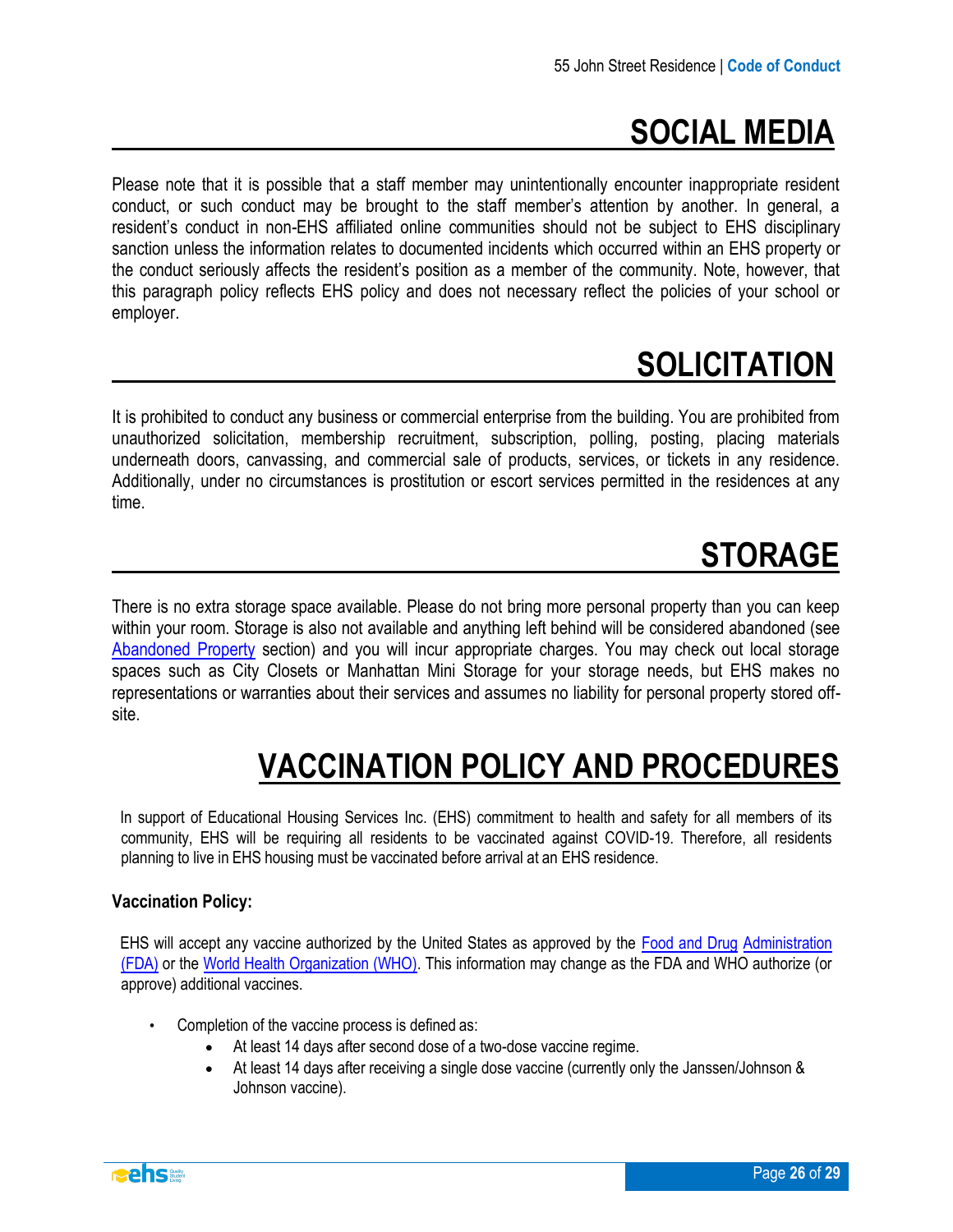In limited situations where a resident has difficulty accessing an approved vaccine, the resident will be required to comply with additional COVID testing requirements and other preventative measures.

#### **How to Submit Proof of Vaccination:**

Residents who reserve directly with EHS, will receive specific instructions on how to submit proof of vaccination via email. Residents who reserve directly with their school will submit their vaccination records to their respective school.

#### **International Students**

All international residents are required to submit their proof of vaccination prior to the arrival to the residence. If you are unable to get vaccinated in your country, you will have one week after arrival to receive the first dose of a vaccination in the United States. You will also need to submit a Negative COVID19 test taken three days prior to your arrival. In the meantime, you will not be permitted to use any common areas and may have to isolate in your room. Further instructions will be sent to residents arriving unvaccinated via email.

#### **Where can I get vaccinated?**

Please check covid19vaccine.health.ny.gov to schedule an appointment in New York. However, there are many places including local pharmacies giving out vaccinations! It's easy to get one, you just have to go.

#### **Face Coverings**

At this time, EHS is not requiring face covering, but they are strongly recommended.

### <span id="page-26-0"></span> **VANDALISM**

Any resident who defaces public property or any area in any residence (or the surrounding neighborhood) will be subject to disciplinary sanction, appropriate fines, and responsible for cleaning and repairing the defaced area.

#### <span id="page-26-1"></span>**WINDOWS**

Even a small item that falls or is thrown out of your window can seriously injure or even kill a pedestrian. Your windows are designed to not open more than a few inches. You are not permitted to remove or tamper with these safety devices. Additionally, you should NEVER throw anything out your window or place any items on the ledge outside of your window. Any violation of this policy, you will be subject to the fullest extent of the law.

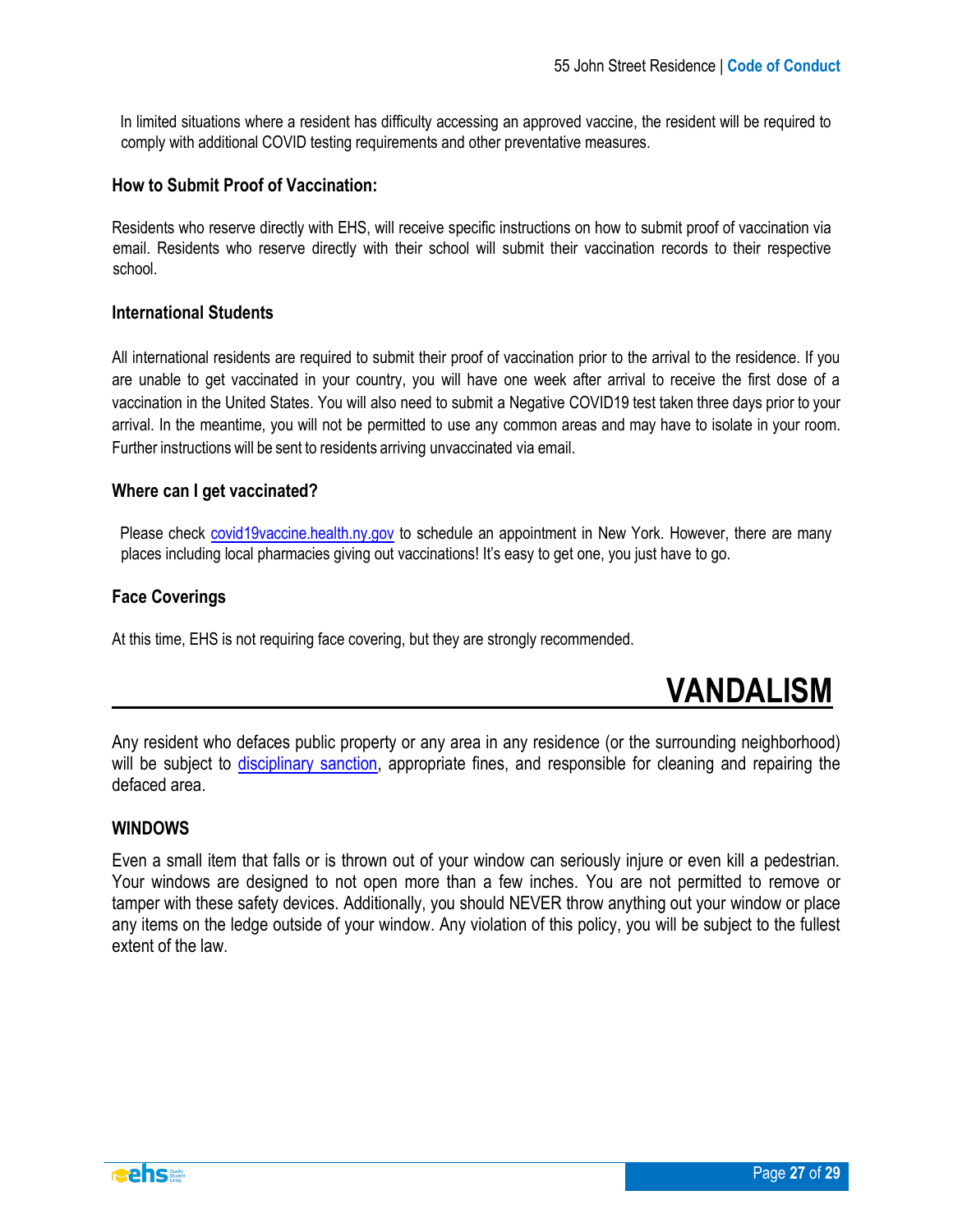### <span id="page-27-0"></span> **VISITOR POLICIES**

#### **Overnight Visitors will be permitted as of June 6th, 2022**

These policies exist to allow residents to have visitors in a manner that does not infringe upon the comfort or rights of other residents and maintain an appropriate level of safety and security in the building. Keep in mind that being and/or having a visitor is a privilege and not a right. Regardless of length of stay, the visitor is expected to abide by all college, building and EHS policies, procedures, regulations and standards. The host is responsible for the actions of his/her visitors at all times, which may include liability for the repair cost for the property damage caused by such visitor(s), as well as temporary loss of visitor privileges.

Any visitor who violates any EHS/school or building policy while in EHS housing is subject to penalties including EHS and/or school disciplinary procedures and/or legal penalties and will be asked to leave the residence. EHS and/or schools that work with EHS have the right to ban any visitor. The management maintains 24-hour security in the lobby as well as surveillance cameras in all hallways, elevators, kitchens and common areas. Any resident of a room or apartment may deny access to the visitor of any roommate or apartment-mate for any reason. Visitors who violate any portion of this policy may be restricted from entering one or more Educational Housing Services buildings.

#### **The following conditions must be met:**

- Residents/Visitors must complete a Visitor Registration Form prior to visitor entry to the building. A QR code to complete this form will be posted at the security desk.
- Visitors are required to have a copy of their vaccination card showing vaccination complete more than 14 days before arrival.
- NO visitors under the age of 18 are permitted to be an overnight visitor.
- If visitors are under the age of 18, their hosts must secure a visitor exception through the EHS Student Life Office. This process will require the parent or guardian of the underage visitor to provide written permission for the visitor to visit.
- It is the responsibility of the host to meet his/her visitor in the lobby and to remain with that person at all times when the visitor is in the residence.
- If the host departs the building the visitor must also depart and is not permitted back into the residence until the host is able to personally escort them.
- All visitors must register with the Security Guard at the Security Desk by showing proof of a valid unexpired photo identification card. Unacceptable forms of identification include (but are not limited to) credit cards, gym memberships, and high school identification cards.
- No person who is required by law to register as a sex offender may be a visitor in any EHS residence.
- Visitors, regardless of their length of stay do not receive an ID card and residents are not permitted to hand their ID to their visitor if they depart the building. Visitor must be physically escorted by host at all times.
- Visitors will receive a virtual visitor pass upon check in via email, which they must be prepared to show an EHS staff member if asked.
- All visitors must abide by the Resident Code of Conduct Guide.